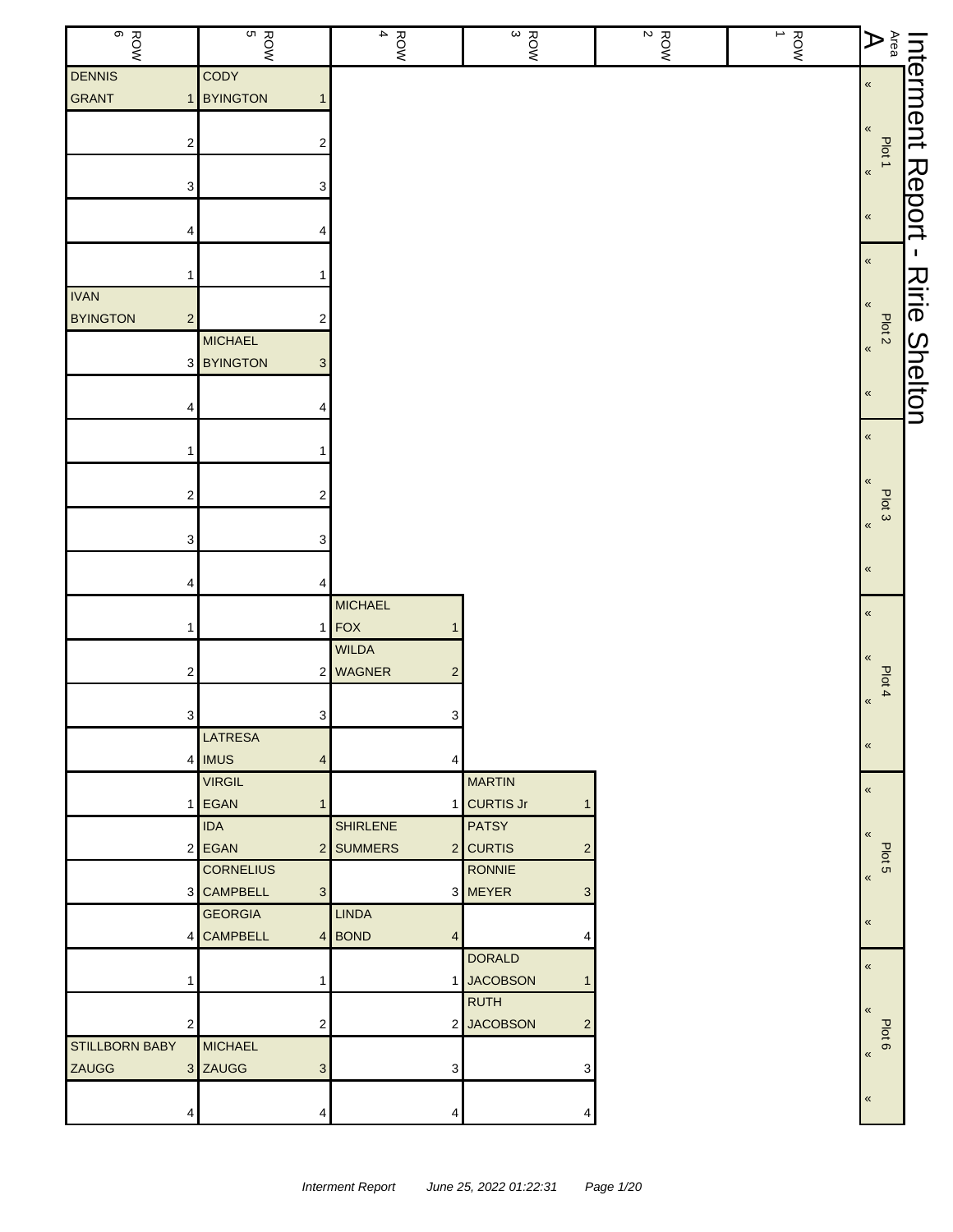| ROW<br>BOW                           | ROW<br>B                                | $\frac{1}{4}$  | $\frac{1}{3}$        | $\frac{ROM}{2}$                   | ROW<br>1         | $A$ rea                       |                |
|--------------------------------------|-----------------------------------------|----------------|----------------------|-----------------------------------|------------------|-------------------------------|----------------|
|                                      |                                         |                |                      |                                   |                  | $\pmb{\ll}$                   | Interment      |
|                                      | <b>HOLLI</b>                            |                |                      | <b>TODD</b>                       |                  |                               |                |
| $\overline{c}$                       | <b>DAVIS</b><br>$\overline{\mathbf{c}}$ | 2              |                      | 2 DONNELLY<br>$\overline{c}$      |                  | $\pmb{\ll}$                   |                |
|                                      |                                         |                | <b>LYNN</b>          |                                   |                  | Plot 7<br>$\pmb{\alpha}$      |                |
| 3                                    | 3                                       |                | 3 SMITH<br>3         | 3                                 |                  |                               | Report         |
|                                      |                                         | <b>JOYCE</b>   |                      | <b>ALISHA</b>                     |                  | $\pmb{\ll}$                   |                |
|                                      |                                         | 4 WARD<br>4    |                      | 4 PEARSON<br>4                    |                  |                               |                |
|                                      |                                         |                |                      |                                   |                  | $\pmb{\ll}$                   | I.             |
|                                      |                                         | 1              |                      |                                   |                  |                               | Ririe          |
|                                      |                                         |                |                      |                                   |                  | «                             |                |
|                                      | 2                                       | $\overline{2}$ | 2<br><b>JENNIFER</b> | 2                                 |                  | Plot 8                        |                |
| З                                    | 3                                       |                | 3 JONES<br>3         | 3                                 |                  | $\pmb{\kappa}$                |                |
|                                      |                                         |                |                      | <b>DUSTIN</b>                     |                  |                               | <b>Shelton</b> |
|                                      |                                         |                |                      | 4 NELSON-FISHER<br>$\overline{4}$ |                  | «                             |                |
|                                      |                                         |                |                      |                                   | <b>ROBERT</b>    | $\,\,\ll$                     |                |
|                                      |                                         |                |                      |                                   | 1 NEAL           |                               |                |
|                                      |                                         |                |                      |                                   | LAURA            | $\langle$                     |                |
| 2                                    | $\overline{c}$                          | 2              | 2                    |                                   | 2 DUTSON<br>2    | Plot <sub>9</sub>             |                |
|                                      |                                         | <b>TODD</b>    | <b>CURTIS</b>        | <b>HOWARD</b>                     | <b>THOMAS</b>    | $\pmb{\langle} \pmb{\langle}$ |                |
| 3                                    |                                         | 3 ZELLER       | 3 MCABEE             | 3 SHEARS                          | 3 O'CONNELL<br>3 |                               |                |
|                                      | 4                                       |                |                      | AILEEN<br>4 SHEARS<br>4           | 4                | $\pmb{\ll}$                   |                |
|                                      |                                         |                |                      | <b>DON</b>                        | <b>ALFRED</b>    |                               |                |
|                                      | 1                                       | 1              |                      | 1 GUYMON                          | 1 RITCHIE        | $\pmb{\langle}$               |                |
|                                      |                                         |                |                      | <b>SHIRLEY</b>                    | <b>GRACE</b>     | $\pmb{\ll}$                   |                |
| 2                                    | 2                                       | 2              |                      | 2 GUYMON                          | 2 RITCHIE<br>2   |                               |                |
|                                      |                                         |                |                      |                                   |                  | $b$ plot 10                   |                |
| 3                                    | 3                                       | 3 <sup>1</sup> | $\frac{3}{2}$        | $\mathbf{3}$                      | 3                |                               |                |
|                                      |                                         |                |                      |                                   |                  | $\pmb{\langle} \pmb{\langle}$ |                |
| 4                                    | 4                                       | 4              | 4                    | 4                                 | 4                |                               |                |
| <b>JOSEPH</b><br><b>DENNING</b><br>1 | <b>WALTER</b><br><b>JOHNSTON</b><br>1   | 1              |                      |                                   |                  | $\pmb{\ll}$                   |                |
|                                      |                                         |                |                      |                                   |                  |                               |                |
| 2                                    | 2                                       | 2              | $\overline{2}$       |                                   |                  | $\pmb{\langle} \pmb{\langle}$ |                |
|                                      |                                         |                |                      |                                   |                  | Plot 11<br>$\pmb{\kappa}$     |                |
| 3                                    | 3                                       | 3              | 3                    |                                   |                  |                               |                |
| <b>PERRY</b>                         |                                         |                | <b>ELIZABETH</b>     |                                   |                  | $\pmb{\ll}$                   |                |
| <b>HUMPHRIES</b><br>$\overline{4}$   | 4                                       |                | 4 SORENSEN<br>4      |                                   |                  |                               |                |
|                                      |                                         |                |                      |                                   |                  | $\pmb{\ll}$                   |                |
|                                      | 1                                       |                |                      |                                   |                  |                               |                |
| 2                                    | 2                                       | 2              |                      |                                   |                  | «                             |                |
|                                      |                                         |                |                      |                                   |                  | <b>Plot 12</b>                |                |
| 3                                    | 3                                       | 3              |                      |                                   |                  | $\,\,\ll$                     |                |
|                                      |                                         |                |                      |                                   |                  |                               |                |
| 4                                    | 4                                       | 4              |                      |                                   |                  | $\pmb{\ll}$                   |                |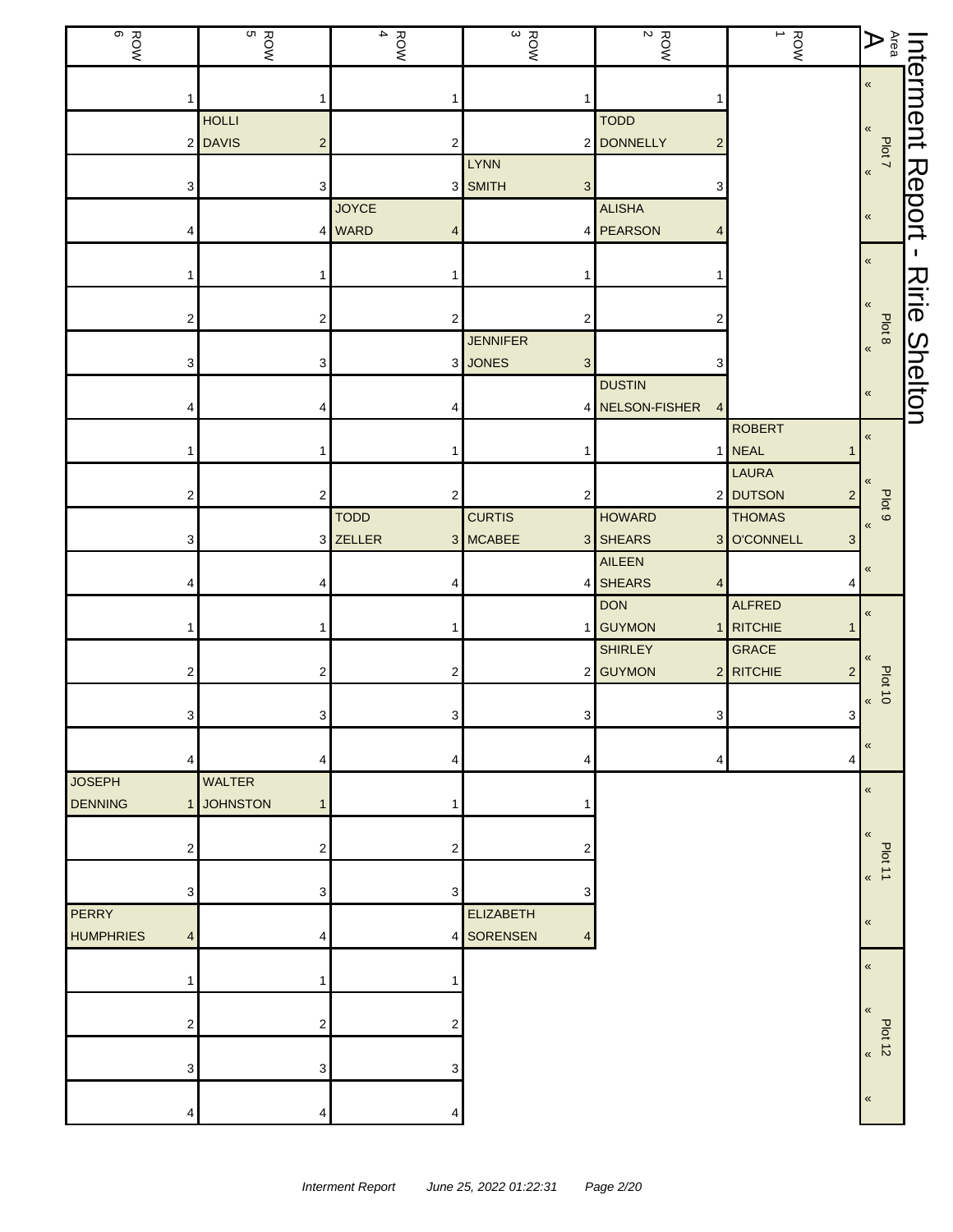| Area<br>চ                          | $\frac{1}{1}$ | $\frac{1}{2}$ | $\frac{1}{3}$ | $\frac{1}{4}$ | ROW<br>B | ROW<br>BOW |
|------------------------------------|---------------|---------------|---------------|---------------|----------|------------|
| Interment<br>$\pmb{\ll}$           |               |               |               |               |          |            |
| $\,\,\ll$<br>Plot 13               |               |               |               |               |          | 2          |
| Report<br>$\pmb{\kappa}$           |               |               |               |               |          | 3          |
| $\,\,\ll$                          |               |               |               |               |          |            |
| $\blacksquare$<br>$\,\,\ll$        |               |               |               |               |          |            |
| Ririe<br>$\pmb{\kappa}$<br>Plot 14 |               |               |               |               |          |            |
| $\pmb{\kappa}$                     |               |               |               |               |          |            |
| <b>Shelton</b><br>$\pmb{\ll}$      |               |               |               |               |          |            |

«

«

«

«

«

«

«

«

«

«

«

«

Plot 15 «

Plot 16 «

 $\frac{1}{2}$   $\frac{1}{2}$ 

Plot 18 «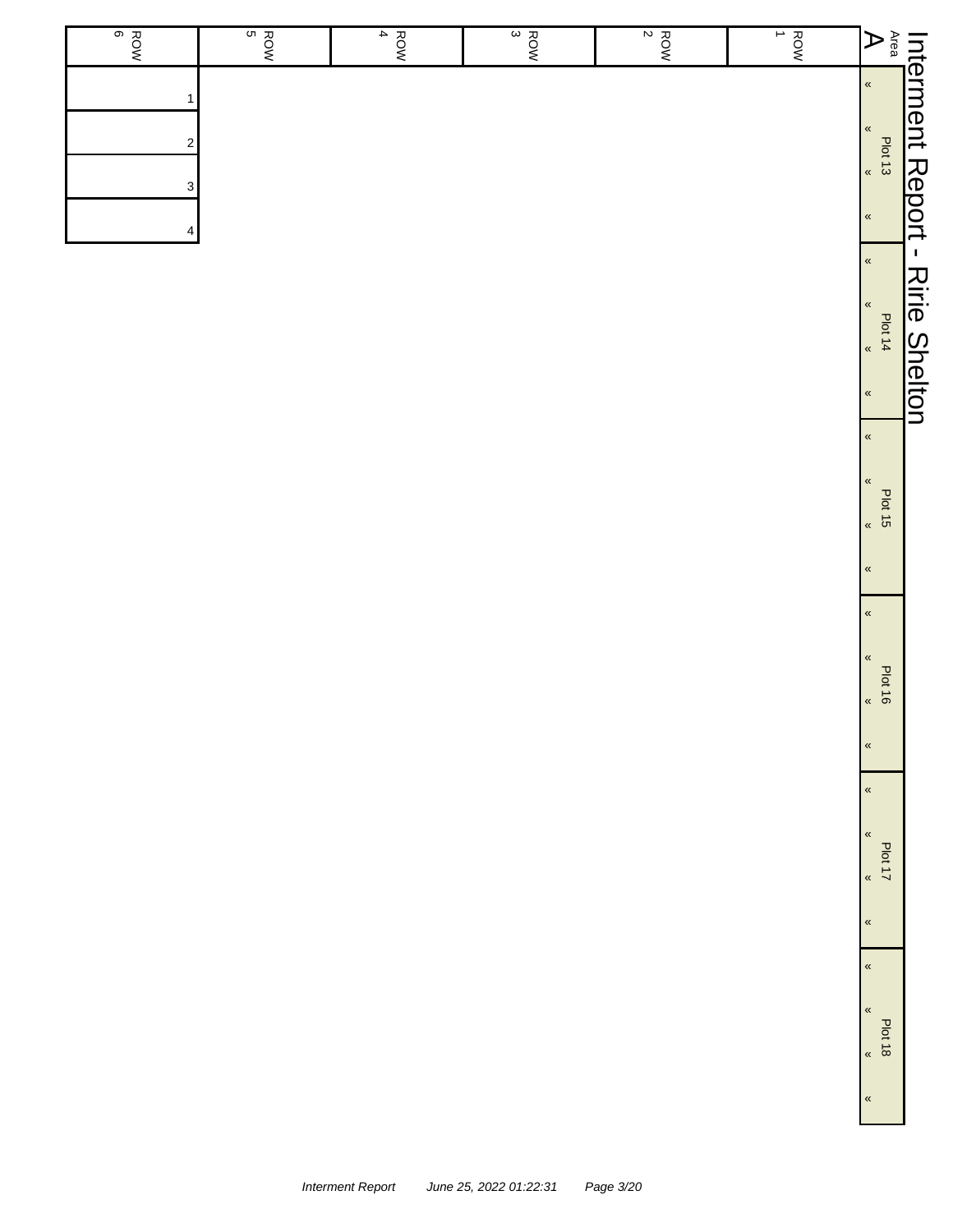|                            |                                                                              | Int <u>erment Report - Ririe Shelton</u>                           |                                                                              |                                                                      |                                                                                      |                                       |
|----------------------------|------------------------------------------------------------------------------|--------------------------------------------------------------------|------------------------------------------------------------------------------|----------------------------------------------------------------------|--------------------------------------------------------------------------------------|---------------------------------------|
| $A^{\text{rea}}$           | $\langle \langle$<br>$\langle\!\langle$<br>$rac{100}{100}$<br>$\pmb{\kappa}$ | $\pmb{\kappa}$<br>$\pmb{\kappa}$<br>Plat 20<br>,<br>$\pmb{\kappa}$ | $\pmb{\kappa}$<br>«<br><b>Plot 21</b><br>$\langle \langle$<br>$\pmb{\kappa}$ | $\alpha$<br>$\pmb{\kappa}$<br>Plot 22<br>$\langle$<br>$\pmb{\kappa}$ | $\pmb{\kappa}$<br>$\pmb{\%}$<br>Plot 23<br>$\overline{\mathbf{K}}$<br>$\pmb{\kappa}$ | $\alpha$<br>$\pmb{\kappa}$<br>Plot 24 |
| $\frac{1}{2}$              |                                                                              |                                                                    |                                                                              |                                                                      |                                                                                      |                                       |
| $rac{8}{2}$                |                                                                              |                                                                    |                                                                              |                                                                      |                                                                                      |                                       |
| $\frac{R_{\text{QNN}}}{3}$ |                                                                              |                                                                    |                                                                              |                                                                      |                                                                                      |                                       |
| $\overline{4}$<br>ROW      |                                                                              |                                                                    |                                                                              |                                                                      |                                                                                      |                                       |
| $rac{1}{5}$                |                                                                              |                                                                    |                                                                              |                                                                      |                                                                                      |                                       |
| $rac{6}{6}$                |                                                                              |                                                                    |                                                                              |                                                                      |                                                                                      |                                       |
|                            |                                                                              |                                                                    |                                                                              |                                                                      |                                                                                      |                                       |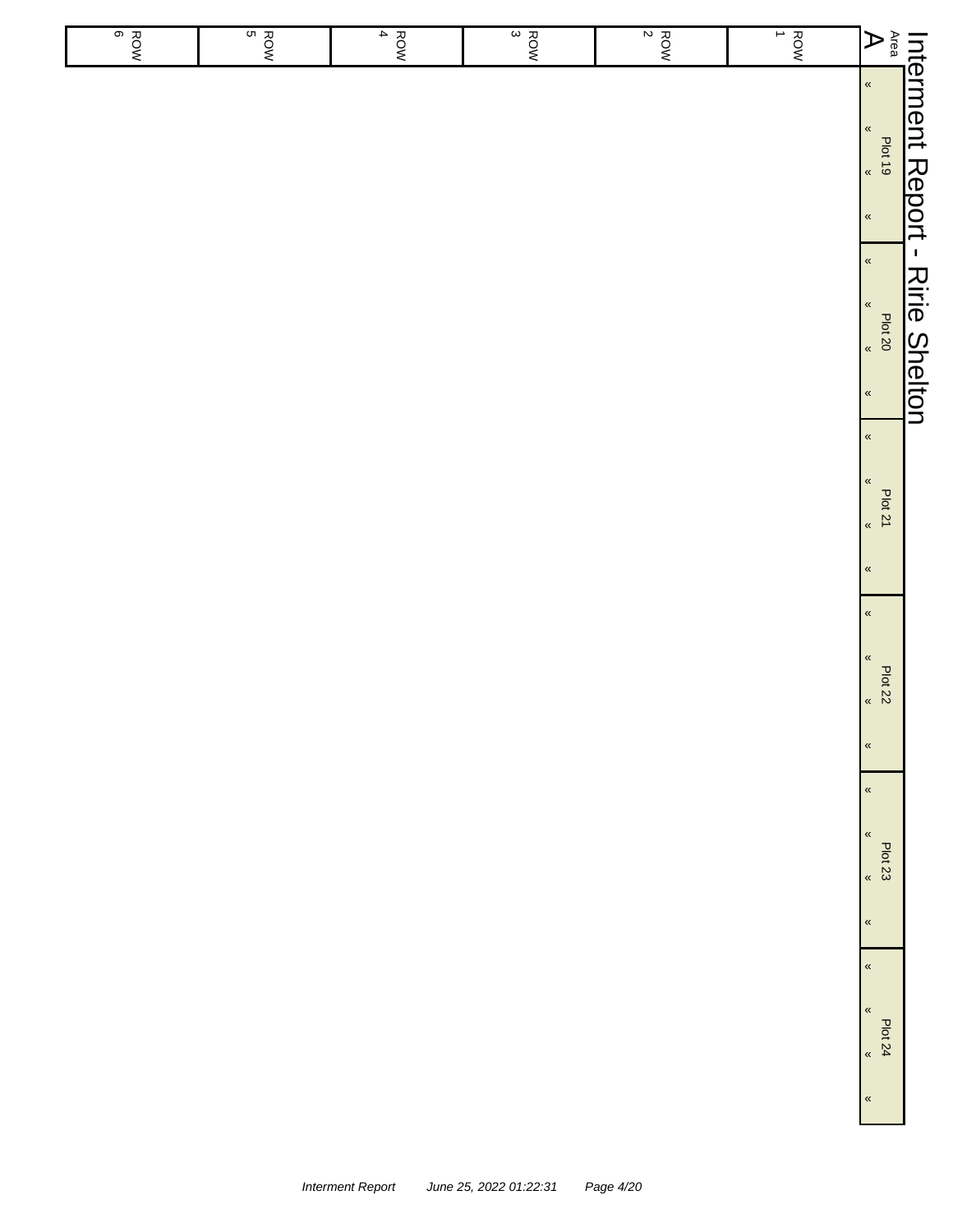|                       |                                                                      | Int <u>erment Report - Ririe Shelton</u>                           |                                                                    |                                                           |                                                                               |
|-----------------------|----------------------------------------------------------------------|--------------------------------------------------------------------|--------------------------------------------------------------------|-----------------------------------------------------------|-------------------------------------------------------------------------------|
| $\mathbf{A}$          | $\langle \langle$<br>$\langle\!\langle$<br>Plat 25<br>$\pmb{\kappa}$ | $\pmb{\alpha}$<br>$\pmb{\kappa}$<br>Plat 26<br>,<br>$\pmb{\kappa}$ | $\pmb{\kappa}$<br>«<br>Plot 27<br>$\pmb{\alpha}$<br>$\pmb{\kappa}$ | $\alpha$<br>$\pmb{\kappa}$<br><b>Plot 28</b><br>$\langle$ | $\pmb{\kappa}$<br>$\pmb{\kappa}$<br>$\pmb{\%}$<br><b>Plot 29</b><br>$\langle$ |
| $\frac{1}{2}$         |                                                                      |                                                                    |                                                                    |                                                           |                                                                               |
| $rac{1}{2}$           |                                                                      |                                                                    |                                                                    |                                                           |                                                                               |
| $\frac{ROW}{3}$       |                                                                      |                                                                    |                                                                    |                                                           |                                                                               |
| $\overline{4}$<br>ROW |                                                                      |                                                                    |                                                                    |                                                           |                                                                               |
| $rac{1}{5}$           |                                                                      |                                                                    |                                                                    |                                                           |                                                                               |
| $rac{6}{6}$           |                                                                      |                                                                    |                                                                    |                                                           |                                                                               |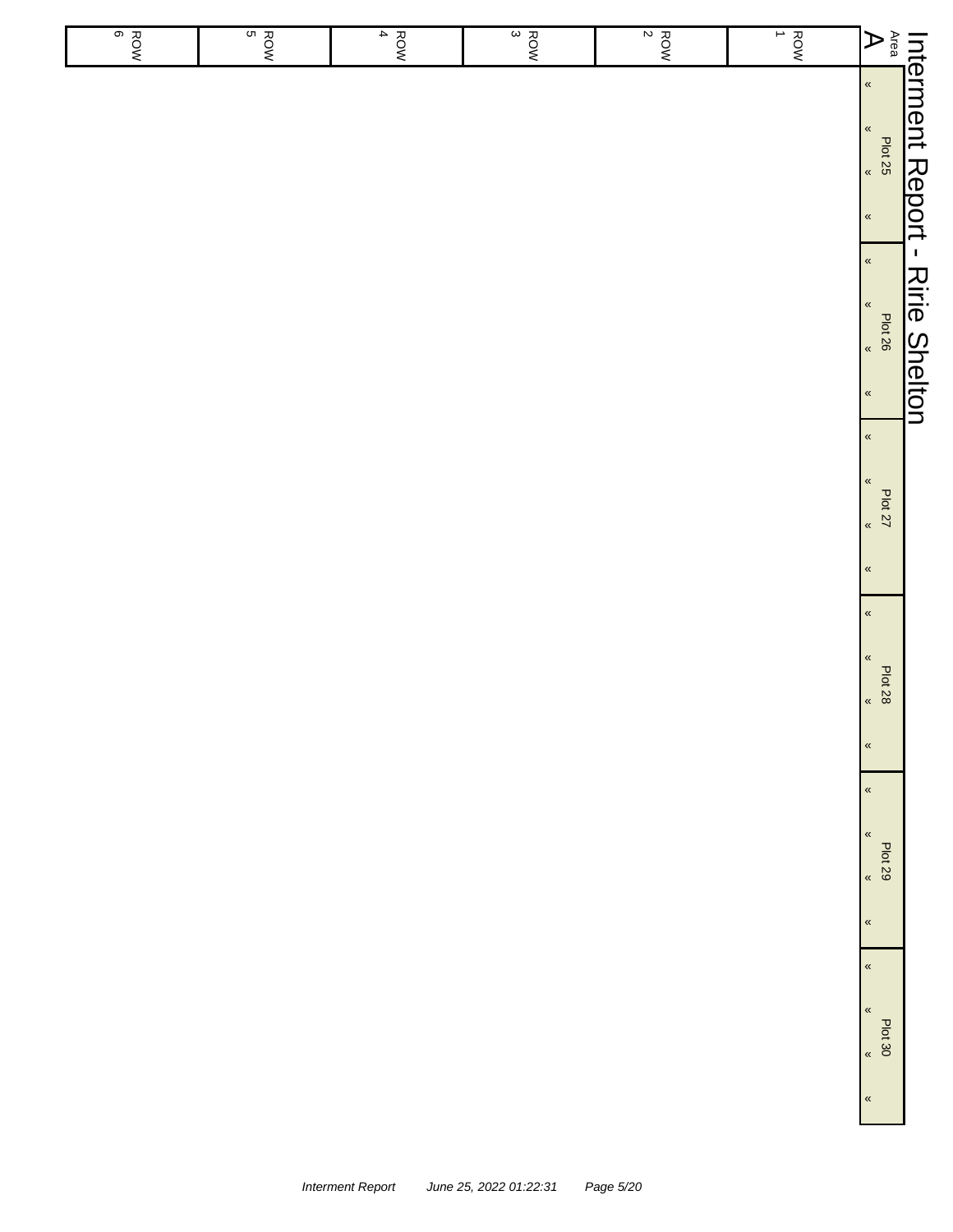| $\frac{ROM}{12}$ | $\frac{ROM}{11}$        | ROW<br>10                                             | $\begin{array}{c}\n\circ \\ \circ \\ \circ\n\end{array}$ | $\begin{array}{c}\n\infty \\ \infty\n\end{array}$ | ROW<br>ROW               | $\mathop{\mathsf{A}\mathrm{res}}^\mathsf{A}$ |                      |
|------------------|-------------------------|-------------------------------------------------------|----------------------------------------------------------|---------------------------------------------------|--------------------------|----------------------------------------------|----------------------|
|                  | 1                       |                                                       | AMY<br>1 BRAATEN                                         | 1                                                 |                          | $\pmb{\ll}$                                  | Interment            |
|                  |                         |                                                       | <b>SHERRY</b>                                            |                                                   |                          |                                              |                      |
| 2                | $\overline{\mathbf{c}}$ | $2\vert$                                              | GRIFFITH<br>$\overline{c}$                               | 2                                                 | $\overline{\mathbf{c}}$  | $\pmb{\langle} \pmb{\langle}$<br>Plot 1      |                      |
|                  |                         |                                                       |                                                          | <b>STETSON</b>                                    |                          | $\pmb{\kappa}$                               |                      |
| 3                | 3                       | 3                                                     |                                                          | 3 ALBERTSON<br>$\ensuremath{\mathsf{3}}$          | 3                        |                                              |                      |
|                  |                         |                                                       | CASEY                                                    |                                                   |                          | $\pmb{\ll}$                                  | <b>Report</b>        |
|                  | 4                       | 4 <sup>1</sup>                                        | GRIFFITH                                                 | 4                                                 | 4<br><b>BLAIN</b>        |                                              | п.                   |
|                  |                         |                                                       |                                                          |                                                   | 1 MUMA                   | $\pmb{\ll}$                                  |                      |
|                  |                         |                                                       |                                                          |                                                   | GORDON                   |                                              |                      |
| 2                | 2                       | 2                                                     | 2                                                        |                                                   | 2 MUMA<br>$\overline{2}$ | $\,\,\ll$                                    | <b>Ririe Shelton</b> |
|                  |                         |                                                       |                                                          |                                                   |                          | Plot 2<br>$\pmb{\kappa}$                     |                      |
| 3                | 3                       | 3                                                     | 3                                                        | $\ensuremath{\mathsf{3}}$                         | 3                        |                                              |                      |
|                  |                         |                                                       |                                                          | GAGE                                              | <b>MARCIA</b>            | $\pmb{\ll}$                                  |                      |
|                  | 4                       | 4                                                     |                                                          | 4 KER                                             | 4 MUMA<br>4              |                                              |                      |
|                  |                         |                                                       |                                                          |                                                   |                          | $\pmb{\ll}$                                  |                      |
|                  | 1                       |                                                       |                                                          | 1                                                 |                          |                                              |                      |
| 2                | $\overline{\mathbf{c}}$ | 2                                                     | 2                                                        | $\overline{\mathbf{c}}$                           | $\overline{\mathbf{c}}$  | «                                            |                      |
|                  |                         |                                                       |                                                          |                                                   |                          | Plot <sub>3</sub>                            |                      |
| 3                | 3                       | 3                                                     | 3                                                        | 3                                                 | 3                        | $\pmb{\langle}$                              |                      |
|                  |                         |                                                       |                                                          |                                                   |                          | «                                            |                      |
|                  | 4                       | 4                                                     | 4                                                        | 4                                                 | 4                        |                                              |                      |
|                  |                         |                                                       |                                                          |                                                   |                          | $\pmb{\langle} \pmb{\langle}$                |                      |
|                  | 1                       | 1                                                     |                                                          | 1                                                 |                          |                                              |                      |
|                  |                         |                                                       |                                                          |                                                   |                          | $\pmb{\ll}$                                  |                      |
| 2                | $\overline{\mathbf{c}}$ | 2                                                     | 2                                                        | 2                                                 | 2                        | Plot 4                                       |                      |
| 3                | 3                       | 3 <sup>1</sup>                                        | 3                                                        | 3                                                 | 3                        | $\pmb{\kappa}$                               |                      |
|                  |                         |                                                       |                                                          |                                                   |                          |                                              |                      |
|                  | 4                       | 4                                                     |                                                          | 4                                                 | 4                        | $\pmb{\ll}$                                  |                      |
|                  |                         |                                                       |                                                          |                                                   | <b>BLAKE</b>             | $\pmb{\langle}$                              |                      |
|                  | 1                       | 1                                                     |                                                          |                                                   | 1 CREVISTON              |                                              |                      |
|                  |                         | <b>JASON</b>                                          | <b>MACY</b>                                              |                                                   |                          | $\pmb{\ll}$                                  |                      |
| 2                |                         | 2 MCMURTREY                                           | $2$ REED<br>2                                            | 2                                                 | 2                        | Plot 5                                       |                      |
|                  |                         | <b>FRANK</b>                                          |                                                          |                                                   |                          | $\pmb{\langle}$                              |                      |
| 3                |                         | 3 GIBBONS<br>$\ensuremath{\mathsf{3}}$<br><b>RUTH</b> | 3                                                        | 3<br><b>RYAN</b>                                  | 3                        |                                              |                      |
|                  |                         | 4 GIBBONS<br>$\overline{4}$                           |                                                          | 4 NORD<br>4                                       | 4                        | $\,\,\ll$                                    |                      |
|                  |                         |                                                       |                                                          |                                                   |                          |                                              |                      |
|                  | 1                       | 1                                                     |                                                          | 1                                                 |                          | $\pmb{\kappa}$                               |                      |
|                  |                         | <b>WILLIAM</b>                                        |                                                          |                                                   |                          | $\ll$                                        |                      |
| 2                |                         | 2 RUDOLPH<br>$\overline{c}$                           | 2                                                        | 2                                                 | 2                        | Plot 6                                       |                      |
|                  |                         | <b>SAMUEL</b>                                         |                                                          |                                                   |                          | $\pmb{\kappa}$                               |                      |
| 3                |                         | 3 SCHOW<br>$\mathbf{3}$                               | 3                                                        | 3                                                 | 3                        |                                              |                      |
|                  |                         |                                                       |                                                          |                                                   |                          | $\pmb{\ll}$                                  |                      |
|                  | 4                       | 4                                                     |                                                          | 4                                                 | 4                        |                                              |                      |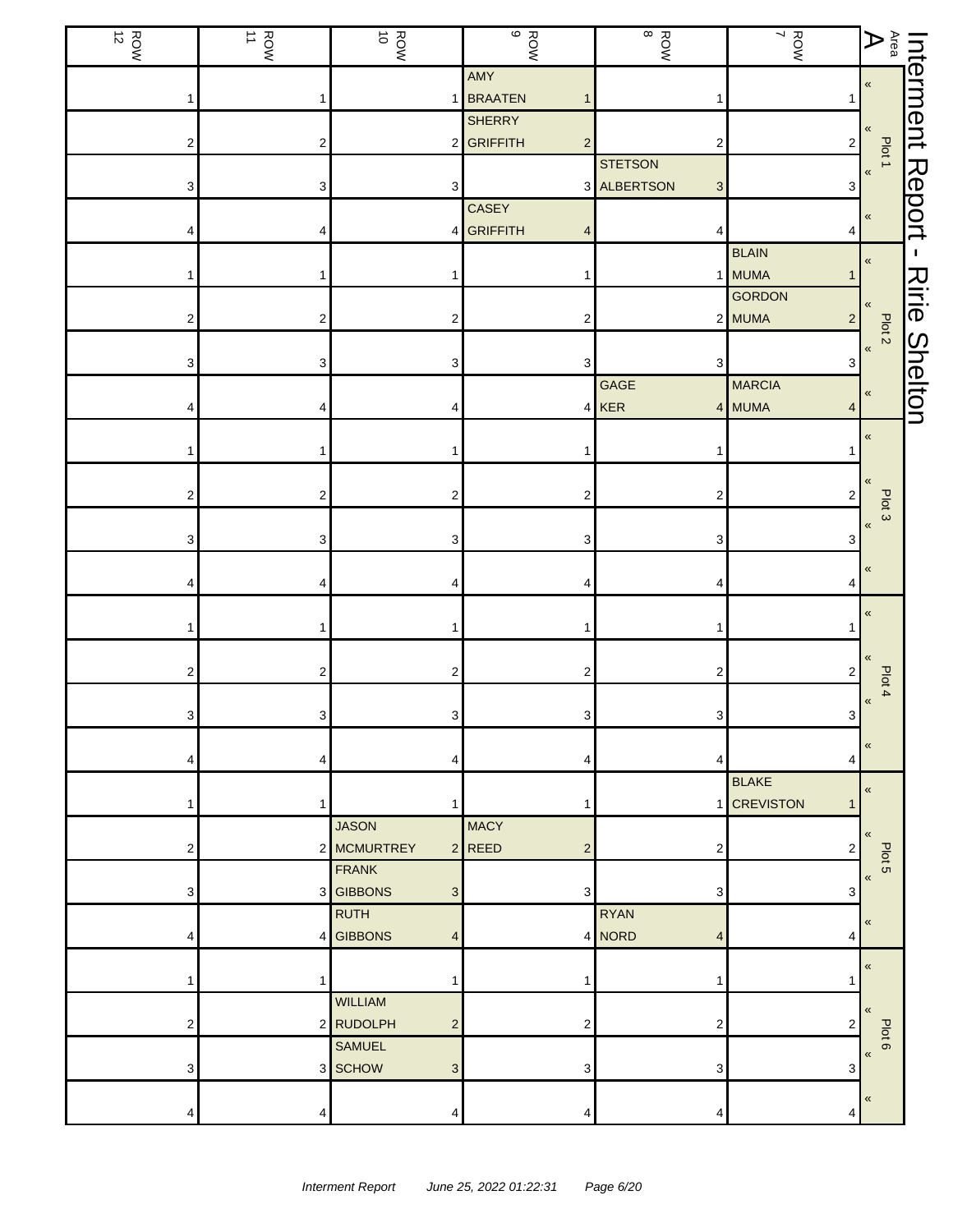| $\frac{ROM}{12}$ | ROW<br>NOR                             | ROW<br>10                                   | $\frac{1}{9}$          | ROW<br>8 | ROW<br>ROW | $\mathop{\mathsf{Ara}}\limits_{\mathsf{R}}$        |                       |
|------------------|----------------------------------------|---------------------------------------------|------------------------|----------|------------|----------------------------------------------------|-----------------------|
|                  | <b>TIMOTHY</b><br><b>JOHNSON</b><br>1  |                                             |                        |          |            | $\pmb{\ll}$                                        | Interment             |
|                  |                                        | <b>BETHENE</b><br>2 CAUDILL                 |                        |          |            | $\pmb{\ll}$                                        |                       |
| 2                |                                        | $\overline{c}$                              | 2                      | 2        | 2          | Plot 7<br>$\pmb{\ll}$                              |                       |
| 3                | 3                                      | 3                                           |                        | 3        | 3          |                                                    | Report                |
|                  |                                        |                                             |                        | 4        |            | $\pmb{\ll}$                                        |                       |
|                  |                                        |                                             |                        |          |            | «                                                  | J.                    |
|                  |                                        |                                             |                        |          |            | $\pmb{\ll}$                                        | $\lambda$<br>iri<br>O |
| 2                | 2                                      | 2                                           |                        | 2        | 2          | Plot 8                                             |                       |
| 3                | 3                                      | 3                                           | 3                      | 3        | з          | $\pmb{\kappa}$                                     | <b>Shelton</b>        |
| 4                | JARED (RESERVED)<br><b>GUINN</b>       | <b>ROBERT</b><br>4 GUINN                    | <b>JOYCE</b><br>4 HOWE |          | 4          | $\pmb{\ll}$                                        |                       |
|                  | MISSY (RESERVED) GINA (RESERVED)       |                                             |                        |          |            | $\pmb{\ll}$                                        |                       |
|                  | <b>GUINN</b><br>1<br>CAMILLE (RESERVED | <b>GUINN</b>                                |                        |          |            |                                                    |                       |
|                  | 2 SPOUSE<br>2                          | $\overline{2}$                              | 2                      | 2        | 2          |                                                    |                       |
|                  |                                        | CAMILLE (RESERVED NACOLE (RESERVED          |                        |          |            | Plot <sub>9</sub><br>$\pmb{\langle} \pmb{\langle}$ |                       |
| 3 <sub>l</sub>   | <b>GUINN</b>                           | 3 WILKINSON<br>3<br><b>BYRON (RESERVED)</b> | З                      | 3        |            |                                                    |                       |
|                  |                                        | 4 WILKINSON<br>4                            |                        |          | 4 EMPTY    | $\pmb{\ll}$                                        |                       |
|                  |                                        | LAWRENCE                                    |                        |          |            | $\boldsymbol{\kappa}$                              |                       |
|                  |                                        | 1 MELESKIE<br>1                             |                        |          |            |                                                    |                       |
|                  | 2                                      | 2                                           |                        | 2        | 2          | $\langle$<br>$b$ plat 10                           |                       |
| З                | 3                                      | $\mathbf{3}$                                | 3                      | 3        | 3          |                                                    |                       |
|                  |                                        |                                             |                        |          |            | $\pmb{\ll}$                                        |                       |
| 4                | 4                                      | 4                                           | 4                      | 4        | 4          |                                                    |                       |
|                  | 1                                      |                                             |                        |          |            | $\pmb{\langle} \pmb{\langle}$                      |                       |
| 2                | 2                                      | 2                                           | 2                      | 2        | 2          | $\ll$                                              |                       |
|                  |                                        |                                             |                        |          |            | Plot 11<br>$\pmb{\langle} \pmb{\langle}$           |                       |
| 3                | 3                                      | 3                                           | 3                      | 3        | 3          | $\pmb{\ll}$                                        |                       |
| Δ                | Δ                                      | 4                                           | Δ                      | Δ        | 4          |                                                    |                       |
|                  | 1                                      |                                             | RONALD<br>$1$ LEES     |          |            | $\pmb{\langle} \pmb{\langle}$                      |                       |
|                  |                                        |                                             |                        |          |            | $\pmb{\ll}$                                        |                       |
| 2                | 2                                      | 2                                           | 2                      | 2        | 2          | $P$ lot 12                                         |                       |
| 3                | 3                                      | 3                                           | 3                      | 3        | 3          |                                                    |                       |
| 4                | 4                                      | 4                                           | 4                      | 4        | 4          | «                                                  |                       |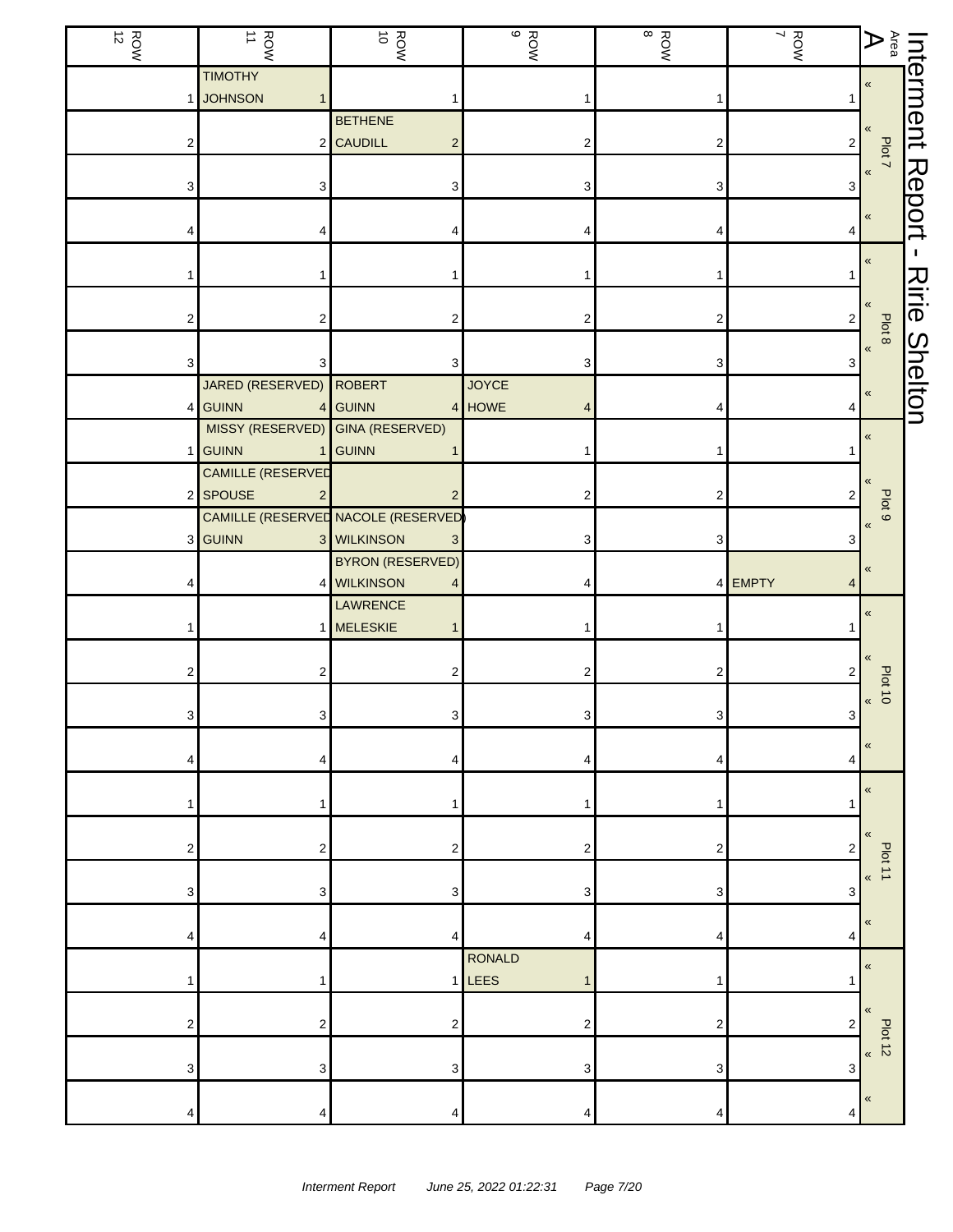| $\frac{ROM}{12}$        | ROW<br>11                           | ROW<br>WOR                              | ROW<br>B              | ROW<br>8                | ROW<br>ROW   | $\mathop{\mathsf{Area}}^\mathsf{Area}$ |                |
|-------------------------|-------------------------------------|-----------------------------------------|-----------------------|-------------------------|--------------|----------------------------------------|----------------|
|                         | <b>RENDON</b>                       | <b>DON</b>                              |                       |                         |              | $\pmb{\ll}$                            | Interment      |
|                         | 1 LOVELL<br><b>MARALYN</b>          | 1 SCOTT<br>1<br>OPAL                    |                       | 1                       |              |                                        |                |
|                         | 2 LOVELL                            | 2 SCOTT<br>$\overline{c}$               | 2                     | $\overline{\mathbf{c}}$ | $\sqrt{2}$   | «                                      |                |
|                         |                                     |                                         | <b>MCCOY</b>          |                         |              | Plot 13                                |                |
| 3                       | 3                                   |                                         | 3 LEES<br>3           | 3                       | $\mathbf{3}$ |                                        |                |
| 4                       | 4                                   |                                         |                       | 4                       | 4            | $\pmb{\ll}$                            | Report         |
|                         |                                     | EDWARD                                  |                       |                         |              | $\pmb{\ll}$                            | $\mathbf{I}$   |
| 1                       |                                     | 1 SHELTON<br>$\mathbf{1}$               |                       |                         |              |                                        |                |
|                         |                                     | <b>BURLEIGH</b>                         |                       |                         |              | $\pmb{\ll}$                            | Ririe          |
| $\sqrt{2}$              |                                     | 2 BURBO<br>$\overline{c}$               | 2                     | 2                       |              |                                        |                |
|                         | <b>EMILY</b>                        | <b>ESPERANZA</b>                        |                       |                         |              | Plot 14 $*$                            |                |
|                         | 3 LOVE                              | 3 MUNOZ LOPEZ<br>3                      | 3                     | 3                       |              |                                        |                |
|                         | <b>JENNIFER</b>                     | <b>HERMINIA</b>                         | <b>ASHTONN</b>        |                         |              |                                        |                |
|                         | 4 MARLER                            | 4 MUNOZ LOPEZ<br>$\vert 4 \vert$        | <b>BUTIKOFER</b><br>4 |                         |              | «                                      | <b>Shelton</b> |
|                         |                                     | <b>JAMES</b>                            |                       |                         |              |                                        |                |
|                         |                                     | $1$ <b>RIRIE</b>                        |                       |                         |              | $\,\,\ll$                              |                |
|                         |                                     |                                         |                       |                         |              | $\pmb{\ll}$                            |                |
| $\mathbf 2$             | $\overline{c}$                      | $\overline{c}$                          | 2                     | 2                       |              | $\frac{P}{5}$                          |                |
| 3                       |                                     | <b>MAX</b><br>3 RIRIE<br>3 <sup>2</sup> | 3                     | 3                       |              |                                        |                |
|                         |                                     | MAR DEAN                                |                       |                         |              | $\pmb{\ll}$                            |                |
| 4                       |                                     | $4$ RIRIE<br>4                          | 4                     | 4                       |              |                                        |                |
| 1                       |                                     |                                         |                       |                         |              | $\pmb{\ll}$                            |                |
|                         |                                     |                                         |                       |                         |              | $\pmb{\ll}$                            |                |
| $\overline{\mathbf{c}}$ | 2                                   |                                         |                       |                         |              | $\frac{100110}{10}$                    |                |
| $\mathbf{3}$            | $\ensuremath{\mathsf{3}}$           |                                         |                       |                         |              |                                        |                |
|                         | <b>COLTON</b>                       |                                         |                       |                         |              |                                        |                |
|                         | 4 RITTER<br>$\overline{\mathbf{4}}$ |                                         |                       |                         |              | $\pmb{\ll}$                            |                |
|                         |                                     |                                         |                       |                         |              |                                        |                |
| 1                       |                                     |                                         |                       |                         |              | $\pmb{\ll}$                            |                |
|                         |                                     |                                         |                       |                         |              |                                        |                |
| 2                       |                                     |                                         |                       |                         |              | $\pmb{\langle} \pmb{\langle}$          |                |
|                         |                                     |                                         |                       |                         |              | Plot 17                                |                |
| 3                       |                                     |                                         |                       |                         |              | $\pmb{\kappa}$                         |                |
|                         |                                     |                                         |                       |                         |              |                                        |                |
| 4                       |                                     |                                         |                       |                         |              | «                                      |                |
|                         |                                     |                                         |                       |                         |              | $\pmb{\ll}$                            |                |
|                         |                                     |                                         |                       |                         |              |                                        |                |
|                         |                                     |                                         |                       |                         |              |                                        |                |
|                         |                                     |                                         |                       |                         |              | «                                      |                |
|                         |                                     |                                         |                       |                         |              | $\frac{P}{10}$                         |                |
|                         |                                     |                                         |                       |                         |              |                                        |                |

«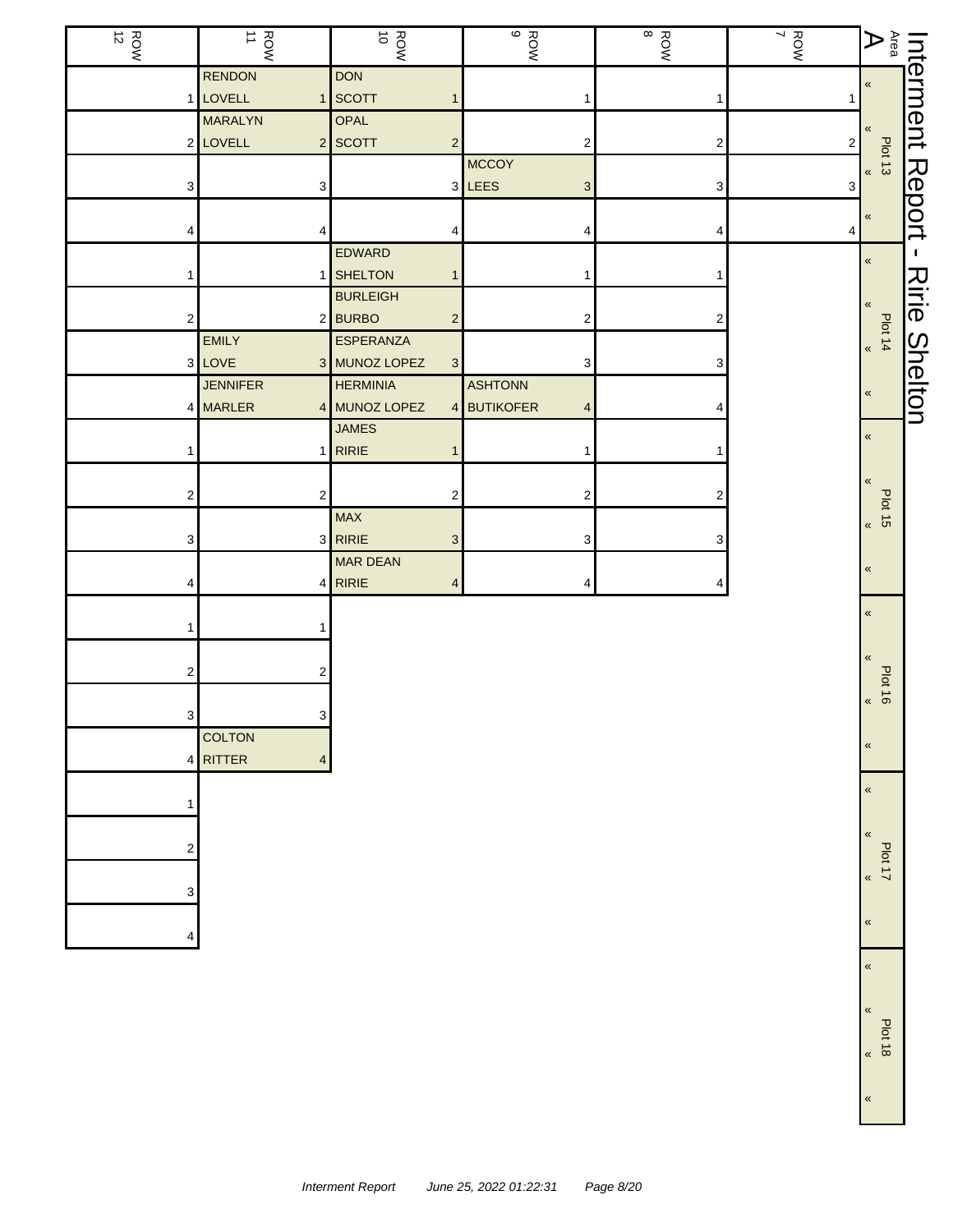| $rac{1}{10}$ | $\vec{o}$<br>ROW | $rac{1}{\sqrt{2}}$ | $rac{1}{8}$ | $\frac{RON}{7}$ | $A^{\text{ren}}$<br>$\langle \langle$                                                       |                                          |
|--------------|------------------|--------------------|-------------|-----------------|---------------------------------------------------------------------------------------------|------------------------------------------|
|              |                  |                    |             |                 | $\langle\!\langle$<br>$rac{100}{100}$<br>$\pmb{\kappa}$                                     |                                          |
|              |                  |                    |             |                 | $\pmb{\kappa}$<br>$\pmb{\kappa}$<br>Plat 20<br>,<br>$\pmb{\kappa}$                          | Int <u>erment Report - Ririe Shelton</u> |
|              |                  |                    |             |                 | $\pmb{\kappa}$<br>«<br><b>Plot 21</b><br>$\langle \langle$                                  |                                          |
|              |                  |                    |             |                 | $\pmb{\kappa}$<br>$\alpha$<br>$\pmb{\kappa}$<br>Plot 22<br>$\langle$<br>$\pmb{\kappa}$      |                                          |
|              |                  |                    |             |                 | $\pmb{\kappa}$<br>$\pmb{\%}$<br><b>Plot 23</b><br>$\overline{\mathbf{K}}$<br>$\pmb{\kappa}$ |                                          |
|              |                  |                    |             |                 | $\pmb{\mathcal{R}}$<br>$\pmb{\kappa}$<br>Plot 24<br>$\pmb{\alpha}$<br>$\pmb{\mathcal{R}}$   |                                          |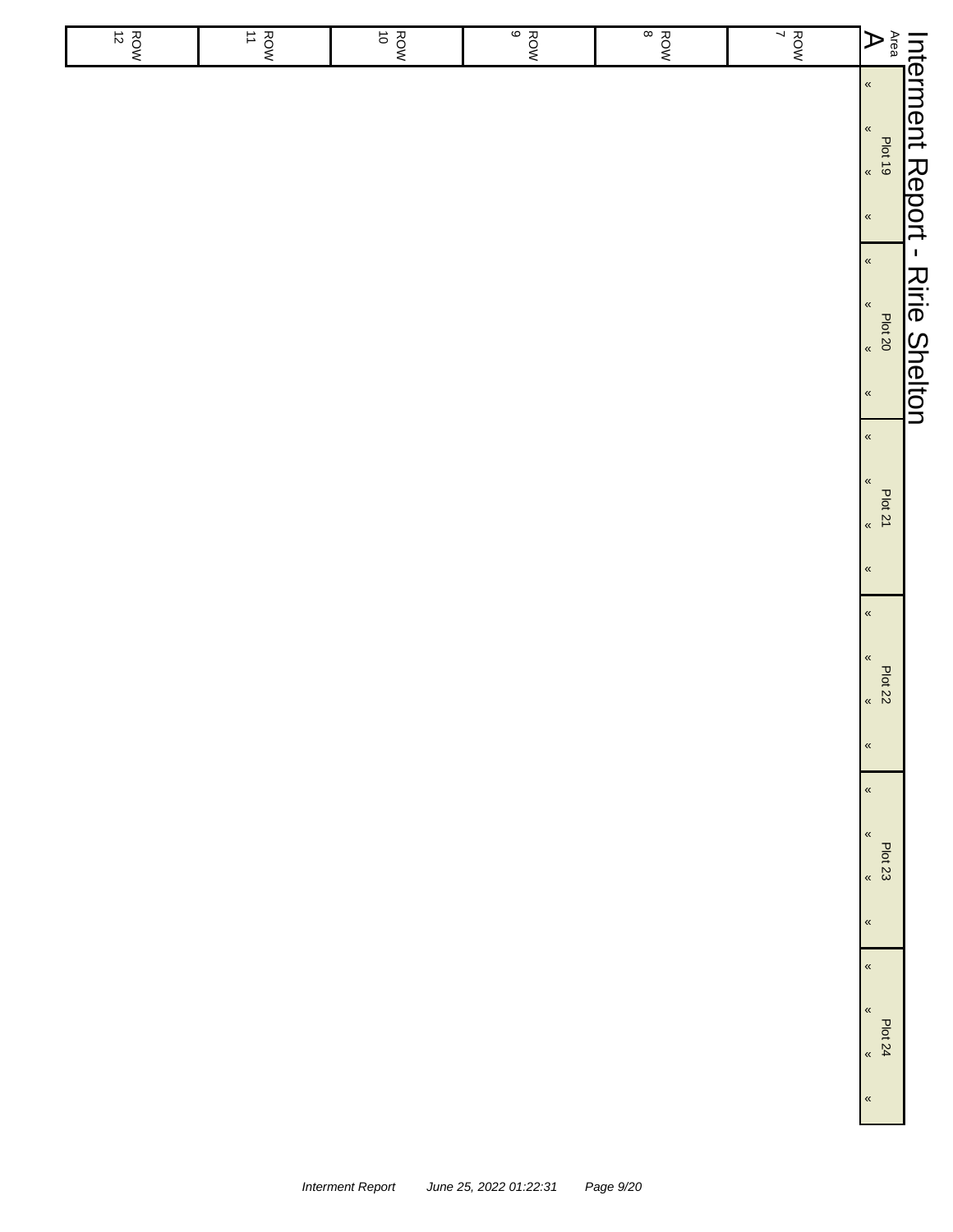| $A^{\text{ren}}$   |                                                                                | Int <u>erment Report - Ririe Shelton</u>                           | <b>Plot 27</b>                                                       | <b>Plot 28</b>                                            | Plot 29                                                     |
|--------------------|--------------------------------------------------------------------------------|--------------------------------------------------------------------|----------------------------------------------------------------------|-----------------------------------------------------------|-------------------------------------------------------------|
|                    | $\langle \langle$<br>$\langle\!\langle$<br>Plat 25<br>*<br>*<br>$\pmb{\kappa}$ | $\pmb{\kappa}$<br>$\pmb{\kappa}$<br>Plot 26<br>,<br>$\pmb{\kappa}$ | $\pmb{\kappa}$<br>$\pmb{\kappa}$<br>$\pmb{\alpha}$<br>$\pmb{\kappa}$ | $\alpha$<br>$\pmb{\kappa}$<br>$\langle$<br>$\pmb{\kappa}$ | $\pmb{\kappa}$<br>$\pmb{\%}$<br>$\langle$<br>$\pmb{\kappa}$ |
| $\frac{RON}{7}$    |                                                                                |                                                                    |                                                                      |                                                           |                                                             |
| $rac{1}{8}$        |                                                                                |                                                                    |                                                                      |                                                           |                                                             |
| $rac{1}{\sqrt{2}}$ |                                                                                |                                                                    |                                                                      |                                                           |                                                             |
| $\vec{o}$<br>ROW   |                                                                                |                                                                    |                                                                      |                                                           |                                                             |
| $rac{1}{10}$       |                                                                                |                                                                    |                                                                      |                                                           |                                                             |
| $\frac{ROW}{12}$   |                                                                                |                                                                    |                                                                      |                                                           |                                                             |
|                    |                                                                                |                                                                    |                                                                      |                                                           |                                                             |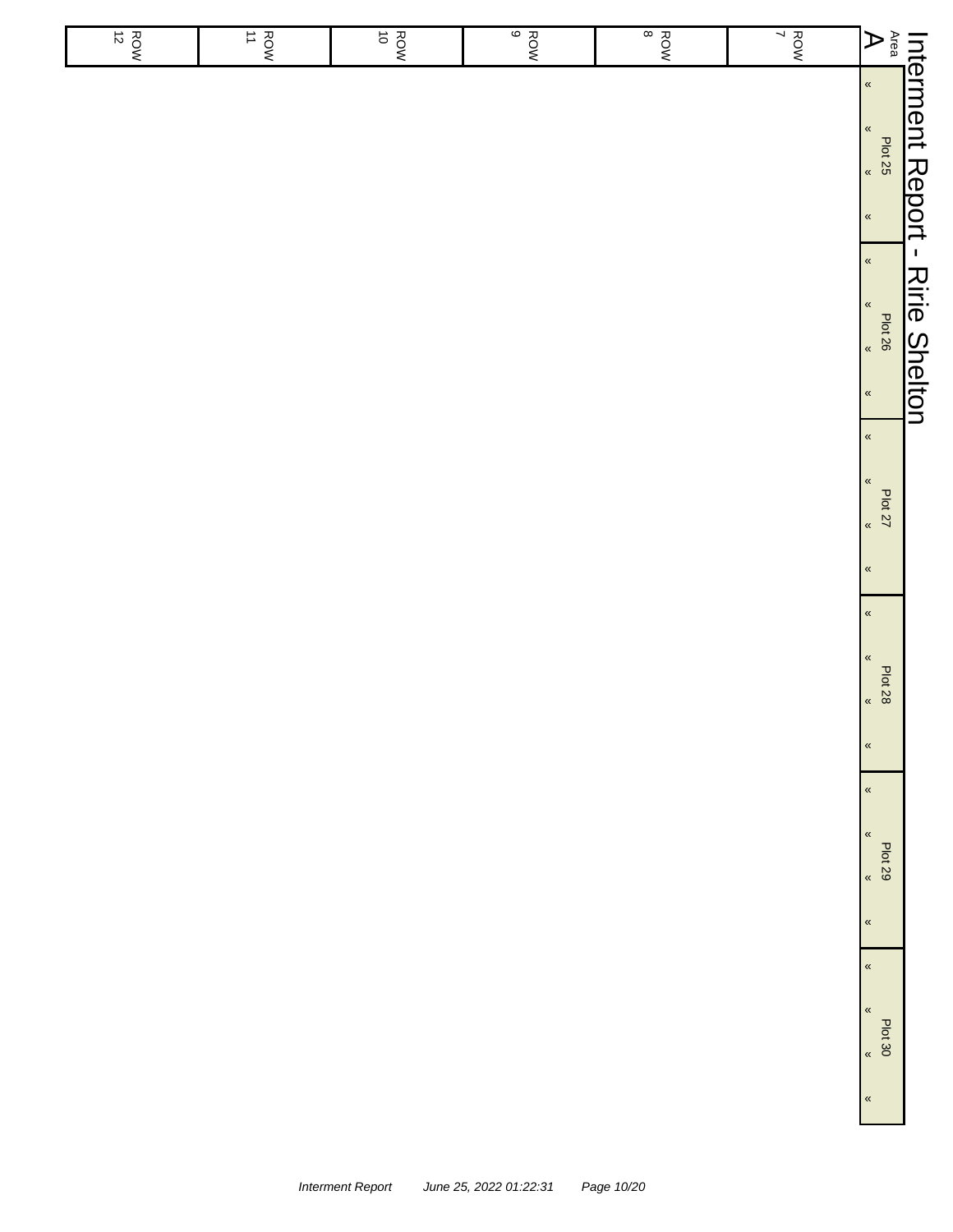| ROW<br>18          |                | HOW<br>WOR                 | ROW<br>16                 | ROW<br>15                  | ROW<br>14                  | ROW<br>13      | $\begin{array}{c c c} \text{Inferment} \\ \hline \text{Area} & \text{Pot} \end{array}$ |                |
|--------------------|----------------|----------------------------|---------------------------|----------------------------|----------------------------|----------------|----------------------------------------------------------------------------------------|----------------|
|                    |                | <b>GARTH</b>               |                           | <b>LAWRENCE</b>            | <b>WILLIAM</b>             | <b>CYRUS</b>   |                                                                                        |                |
|                    |                | <b>STREEPER</b>            | 1                         | $1$ BELL                   | 1 FISHER                   | 1 DURSTELER    |                                                                                        |                |
|                    |                | <b>BEVERLY</b>             |                           |                            | <b>THOMAS</b>              |                |                                                                                        |                |
|                    |                | 2 STREEPER                 | $\overline{c}$<br>2       |                            | 2 FISHER<br>$\mathbf 2$    | 2              | Plot 1                                                                                 |                |
|                    |                | <b>MICHAEL</b>             |                           | <b>ELDON</b>               |                            |                |                                                                                        |                |
|                    |                | 3 STREEPER                 | 3                         | 3 FISHER<br>3 <sup>1</sup> | 3                          | 3              |                                                                                        |                |
|                    |                |                            |                           | <b>BEULAH</b>              | <b>GLADYS</b>              |                | «                                                                                      | Report         |
|                    |                |                            | 4                         | 4 FISHER                   | 4 KERNES<br>4              | 4              |                                                                                        |                |
|                    |                | <b>RAYMOND</b>             |                           | LARRY                      |                            |                | «                                                                                      | T.             |
|                    |                | <b>STREEPER Jr</b><br>LOIS | $\mathbf{1}$              | 1 GREER                    | 1<br><b>CHERI</b>          |                |                                                                                        | スミー            |
|                    |                | 2 STREEPER                 | $\overline{c}$<br>2       |                            | 2 KERNES<br>$\overline{c}$ | 2              | «                                                                                      |                |
|                    |                |                            |                           |                            |                            |                | Plot 2                                                                                 |                |
|                    | З              |                            | 3<br>З                    |                            | 3                          | 3              | $\pmb{\mathsf{M}}$                                                                     |                |
|                    |                |                            |                           |                            |                            |                |                                                                                        | <b>Shelton</b> |
|                    |                |                            |                           |                            |                            |                | «                                                                                      |                |
| VANCE              |                |                            |                           |                            |                            |                | «                                                                                      |                |
| <b>SPAULDING</b>   |                |                            |                           |                            |                            |                |                                                                                        |                |
| <b>BELVA</b>       |                |                            |                           | <b>ROBIN</b>               |                            |                |                                                                                        |                |
| <b>SPAULDING</b>   | $\overline{2}$ |                            | 2                         | 2 QUINN<br>$\overline{2}$  | $\overline{2}$             |                | Plot <sub>3</sub>                                                                      |                |
|                    |                |                            |                           | ANNIE                      |                            |                | $\overline{\mathbf{K}}$                                                                |                |
|                    | 3              |                            | 3                         | 3 QUINN<br>3               | 3                          | 3              |                                                                                        |                |
|                    |                |                            |                           |                            |                            |                | «                                                                                      |                |
|                    |                |                            |                           | 4                          |                            |                |                                                                                        |                |
| <b>SCOTT</b>       |                |                            |                           | <b>EVELYN</b>              |                            |                | «                                                                                      |                |
| <b>CHRISTENSEN</b> | $\mathbf{1}$   |                            |                           | 1 SMITH                    |                            |                |                                                                                        |                |
| <b>BAILEE</b>      |                |                            |                           | <b>MARLEE</b>              |                            |                |                                                                                        |                |
| <b>GOMEZ</b>       | $\overline{2}$ |                            | 2                         | 2 DIXON<br>$\overline{2}$  | 2                          | 2              | Plot 4                                                                                 |                |
|                    |                |                            | 3                         | 3                          | 3                          |                | $\boldsymbol{\kappa}$                                                                  |                |
|                    | 3              |                            | $\mathbf{3}$              |                            |                            | 3              |                                                                                        |                |
|                    |                |                            | 4                         |                            | 4                          | 4              | «                                                                                      |                |
|                    |                |                            |                           |                            |                            |                |                                                                                        |                |
|                    |                |                            |                           |                            |                            |                | «                                                                                      |                |
|                    |                |                            |                           | <b>PATRICIA</b>            |                            |                |                                                                                        |                |
|                    | 2              |                            | 2                         | 2 MARTIN<br>2              | 2                          | 2              |                                                                                        |                |
|                    |                |                            |                           |                            |                            |                | Plot <sub>5</sub><br>«                                                                 |                |
|                    | 3              |                            | 3<br>3                    | 3                          | 3                          | 3              |                                                                                        |                |
|                    |                |                            |                           |                            |                            |                | «                                                                                      |                |
|                    |                |                            | 4                         |                            | 4                          | 4              |                                                                                        |                |
| <b>ROSCOE</b>      |                | <b>GEORGE</b>              | <b>RESERVED FOR</b>       | <b>RESERVED FOR</b>        |                            | <b>CODY</b>    | «                                                                                      |                |
| <b>QUINTON</b>     |                | $1$ REID                   | 1 DICK QUINTON            | 1 JUDY WEISZHAAR 1         |                            | 1 WINTERS      |                                                                                        |                |
| <b>JENNIE</b>      |                |                            | <b>NANCY</b>              | <b>RESERVED FOR</b>        |                            | <b>RYAN</b>    | $\overline{\mathbf{K}}$                                                                |                |
| <b>QUINTON</b>     | $\overline{2}$ |                            | 2 QUINTON<br>2            | JOHN WEISZHAAR 2           |                            | 2 WINTERS<br>2 | Plot                                                                                   |                |
| <b>COWAN</b>       |                |                            | <b>RESERVED FOR</b>       |                            |                            |                | $\infty$<br>$\overline{\mathbf{a}}$                                                    |                |
| <b>KENNEDY</b>     | 3              |                            | <b>3 LOUANN QUINTON 3</b> | 3                          | 3                          | 3              |                                                                                        |                |
| <b>ROSINA</b>      |                |                            |                           |                            |                            |                | «                                                                                      |                |
| KENNEDY            | 4              |                            | 4<br>4                    | 4                          | 4                          | 4              |                                                                                        |                |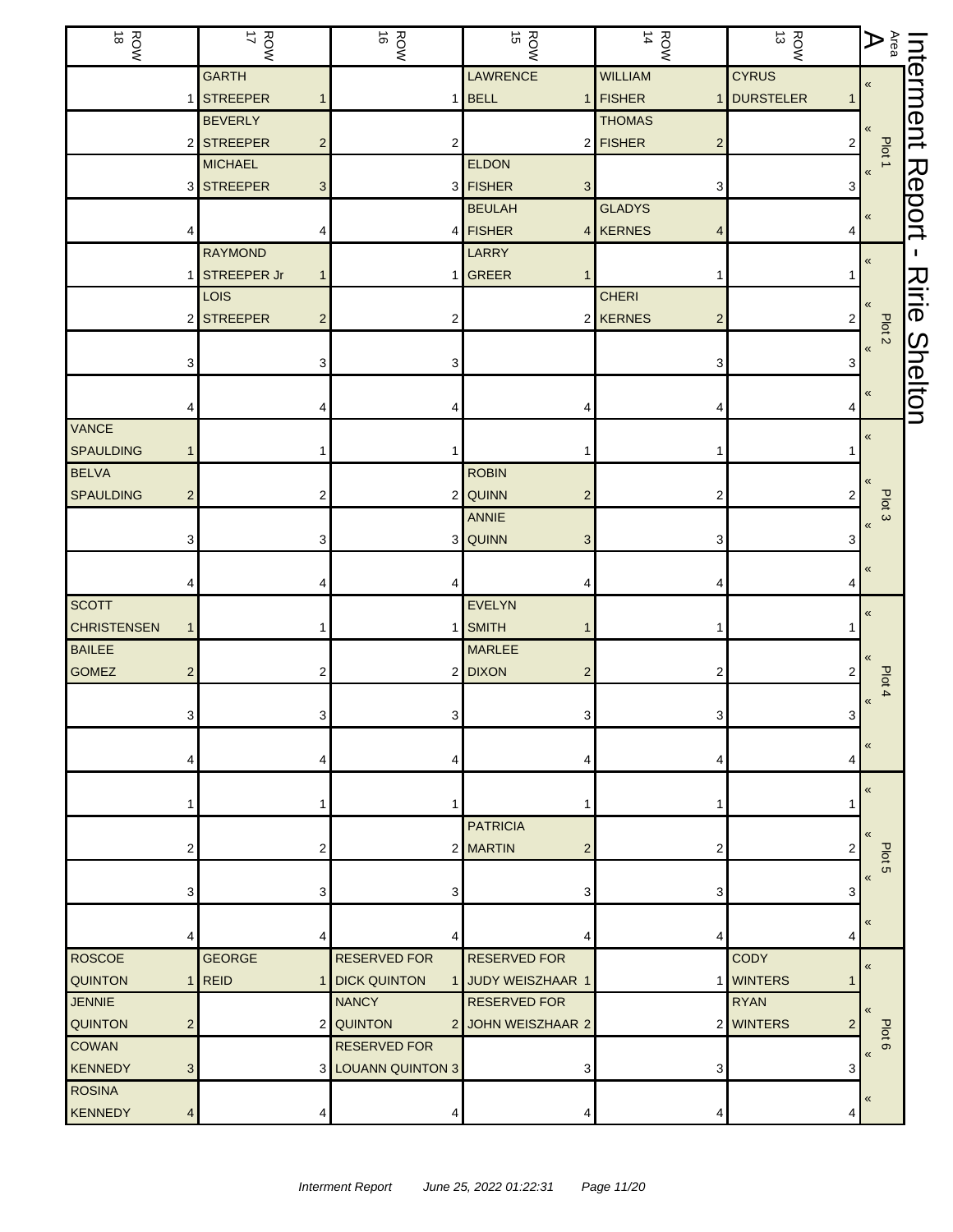| ROW<br>18        |                         | ROW<br>17       |                         | ROW<br>16                | ROW<br>15                    | $\frac{ROM}{14}$                     | ROW<br>13      | $\mathbf{A}^{\text{rea}}$     | Interment     |
|------------------|-------------------------|-----------------|-------------------------|--------------------------|------------------------------|--------------------------------------|----------------|-------------------------------|---------------|
| <b>JOHN</b>      |                         |                 |                         |                          |                              |                                      |                | $\pmb{\ll}$                   |               |
| <b>MOORE</b>     |                         |                 |                         |                          |                              | 1                                    |                |                               |               |
|                  |                         |                 |                         |                          |                              |                                      |                |                               |               |
|                  | 2                       |                 | $\overline{\mathbf{c}}$ | 2                        | 2                            | $\boldsymbol{2}$                     | $\overline{a}$ | Plot 7                        |               |
|                  |                         | <b>AUBREY</b>   |                         |                          |                              |                                      |                | $\pmb{\ll}$                   | <b>Report</b> |
|                  | 3                       | <b>BRADFORD</b> | 3                       | 3                        | 3                            | 3                                    | 3              |                               |               |
|                  |                         | <b>EUNICE</b>   |                         |                          | <b>DONALD</b>                |                                      |                | $\pmb{\langle} \pmb{\langle}$ |               |
|                  |                         | 4 BRADFORD      | 4                       |                          | 4 PETERSON<br>4              | 4                                    | 4              |                               |               |
| <b>CLARENCE</b>  |                         |                 |                         |                          |                              |                                      |                | $\,\,\ll$                     | I.            |
| <b>MOORE</b>     |                         |                 | 1                       | 1                        |                              | 1                                    |                |                               | Ririe         |
| <b>JANICE</b>    |                         |                 |                         | <b>ALICE</b>             | EVAN                         |                                      |                | «                             |               |
| <b>MOORE</b>     | $\overline{\mathbf{c}}$ |                 |                         | 2 YAZZIE                 | 2 YAZZIE<br>2                | 2                                    | 2              | Plot 8                        |               |
|                  |                         |                 |                         |                          |                              |                                      |                | $\pmb{\langle}$               | Shelton       |
|                  | З                       |                 | 3                       | 3                        | 3                            | 3                                    |                |                               |               |
|                  |                         |                 |                         |                          |                              |                                      |                | $\pmb{\ll}$                   |               |
|                  |                         |                 |                         |                          |                              | 4                                    | 4              |                               |               |
|                  |                         |                 |                         |                          | <b>REED</b><br><b>GROVER</b> | <b>ARLO</b><br><b>GROVER</b>         |                | $\pmb{\langle}$               |               |
|                  |                         |                 |                         | 1                        |                              |                                      |                |                               |               |
|                  |                         |                 |                         |                          | <b>PAMELA</b>                |                                      |                |                               |               |
|                  | 2                       |                 | 2                       |                          | 2 GROVER<br>2                | 2                                    | 2              | Plot <sub>9</sub>             |               |
|                  |                         |                 |                         |                          |                              |                                      |                | $\pmb{\langle} \pmb{\langle}$ |               |
|                  | 3                       | <b>JUDY</b>     | 3                       | 3                        | 3                            | 3                                    | 3              |                               |               |
|                  |                         |                 |                         |                          |                              |                                      |                | $\pmb{\ll}$                   |               |
|                  | 4                       | LUSE            | 4                       |                          |                              | 4                                    |                |                               |               |
|                  |                         | <b>MILAN</b>    |                         | <b>ALDEN</b>             | ERROL                        |                                      |                | $\pmb{\ll}$                   |               |
| <b>SPENCER</b>   |                         | <b>HANSON</b>   |                         | 1 LANDON<br>$\mathbf{1}$ | <b>SPAULDING</b>             | 1                                    |                |                               |               |
| <b>MANWARING</b> |                         |                 |                         | <b>BETTY</b><br>2 LANDON |                              |                                      |                | $\ll$                         |               |
| FRANK            | 2                       |                 |                         | $\overline{c}$           | 2                            | 2                                    | 2              | <b>Plot 10</b>                |               |
| MURDOCK          |                         |                 |                         |                          |                              |                                      |                | $\pmb{\ll}$                   |               |
|                  | 3 <sup>1</sup>          |                 | 3 <sup>1</sup>          | 3 <sup>1</sup>           | 3                            | $\mathbf{3}$                         | 3              |                               |               |
|                  | 4                       |                 | 4                       | 4                        | 4                            | 4                                    | 4              | $\pmb{\ll}$                   |               |
| <b>MARVIN</b>    |                         | <b>KENDALL</b>  |                         | <b>KEITH</b>             | <b>WARREN</b>                |                                      | <b>STEVEN</b>  |                               |               |
| <b>SHURTLIFF</b> | 1                       | PARK            | 11                      | <b>PARK</b>              | 1 PARK                       |                                      | 1 EGAN         | $\pmb{\kappa}$                |               |
| <b>WANDA</b>     |                         | <b>JOANN</b>    |                         |                          |                              |                                      |                |                               |               |
| <b>SHURTLIFF</b> |                         | $2$ PARK        | $\overline{2}$          | 2                        | 2                            | 2                                    | 2              | $\langle \langle$             |               |
| <b>LEON</b>      |                         |                 |                         |                          |                              |                                      |                | Plot 11                       |               |
| <b>STACEY</b>    | 3                       |                 | 3                       |                          | 3                            | 3                                    | 3              | $\pmb{\langle} \pmb{\langle}$ |               |
| <b>MARILYN</b>   |                         |                 |                         |                          |                              |                                      |                |                               |               |
| <b>STACEY</b>    | $\overline{4}$          |                 | 4                       | 4                        | 4                            | 4                                    | 4              | $\pmb{\langle} \pmb{\langle}$ |               |
|                  |                         | <b>WILLIAM</b>  |                         |                          |                              | <b>CLAIR</b>                         |                |                               |               |
|                  |                         | <b>GIBSON</b>   | 1                       | 1                        |                              | 1 AVERILL<br>1                       |                | $\pmb{\ll}$                   |               |
| <b>GEORGIA</b>   |                         | <b>BERNICE</b>  |                         |                          |                              | <b>GAYLE</b>                         |                |                               |               |
| <b>DIAZ</b>      | $\overline{2}$          | <b>GIBSON</b>   | $\overline{c}$          | 2                        |                              | 2 AVERILL<br>$\overline{\mathbf{c}}$ |                | $\ll$                         |               |
|                  |                         | <b>JOYCE</b>    |                         |                          |                              |                                      |                | <b>Plot 12</b>                |               |
|                  |                         | 3 WIEGAND       | 3                       | 3                        | 3                            | 3                                    | 3              | $\,\,\ll$                     |               |
|                  |                         |                 |                         |                          |                              |                                      |                |                               |               |
|                  |                         |                 | 4                       | 4                        | 4                            | 4                                    | 4              | $\pmb{\ll}$                   |               |
|                  |                         |                 |                         |                          |                              |                                      |                |                               |               |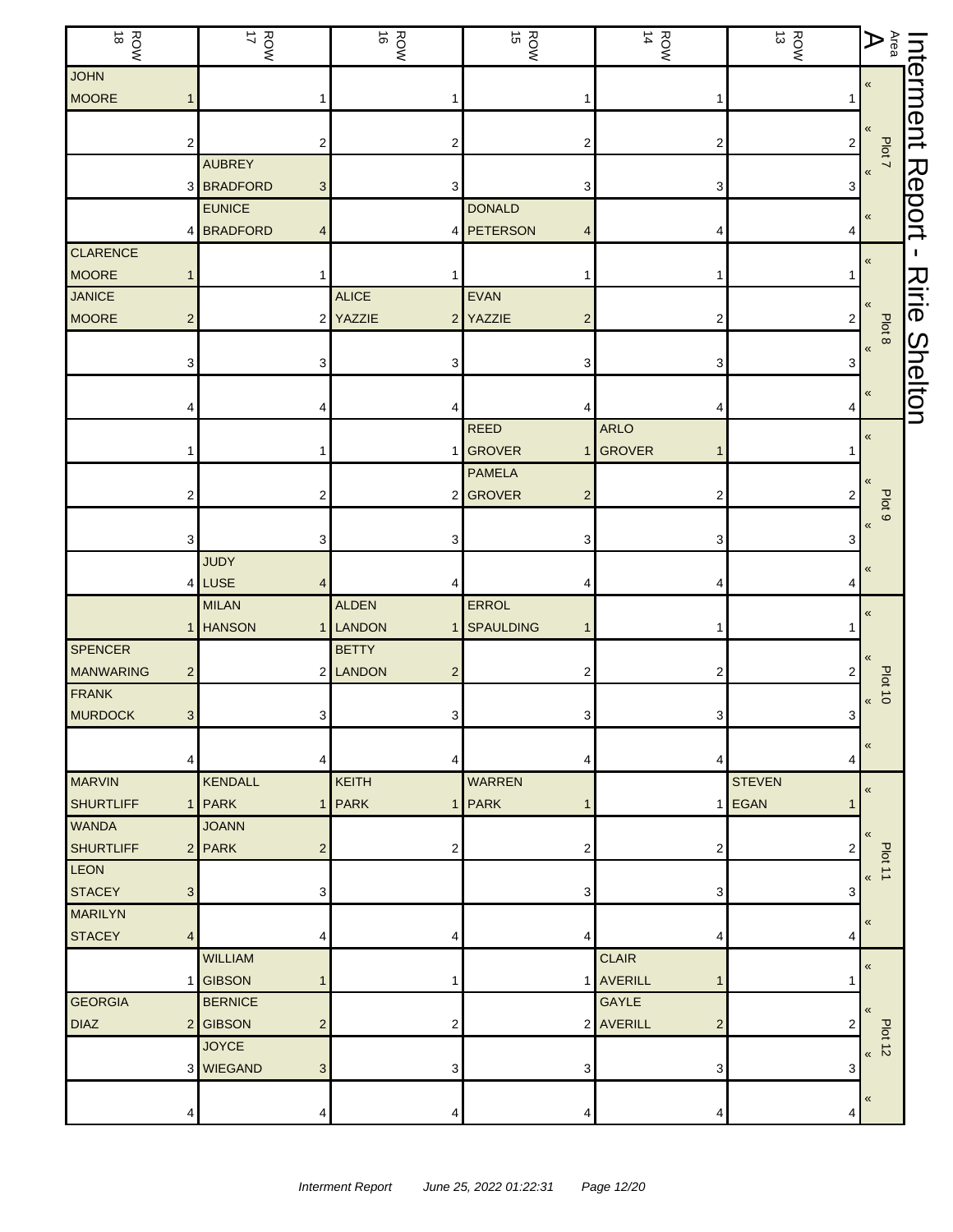| <b>ROW</b><br>$\vec{\circ}$ |                           | ROW<br>17                     | $\vec{\circ}$<br>ROW               | $\frac{ROW}{15}$ | ROW<br>14      | $\vec{\omega}$<br>ROW       | $\mathop{\mathsf{Ara}}\limits_{\mathsf{R}}$ | Interment      |
|-----------------------------|---------------------------|-------------------------------|------------------------------------|------------------|----------------|-----------------------------|---------------------------------------------|----------------|
|                             |                           |                               |                                    | <b>KENNETH</b>   |                | <b>DOROTHY</b>              | «                                           |                |
|                             |                           |                               | 1                                  | 1 BROWER         |                | 1 RUDOLPH                   |                                             |                |
|                             |                           | <b>BRENDA</b>                 |                                    | <b>MERRI</b>     |                | <b>ALBERT</b>               |                                             |                |
|                             |                           | 2 KELLEY                      | $\overline{c}$                     | 2 BROWER<br>2    |                | 2 JOHNSON<br>$\overline{2}$ | Plot 13                                     |                |
|                             |                           | <b>WILLIAM</b>                |                                    | <b>MARIAN</b>    |                |                             |                                             |                |
|                             |                           | 3 RADFORD                     | 3                                  | 3 PFEIFFER<br>3  | 3              | 3                           |                                             | Report         |
|                             |                           |                               |                                    |                  |                |                             | «                                           |                |
|                             |                           |                               | 4                                  |                  |                |                             |                                             |                |
|                             |                           | <b>VARDIS</b>                 |                                    |                  |                |                             | «                                           | J.             |
|                             | 1                         | <b>RADFORD</b><br>$\mathbf 1$ | 1                                  |                  |                |                             |                                             |                |
| <b>COLLEEN</b>              |                           |                               |                                    |                  |                |                             |                                             | <b>Nirie</b>   |
| <b>BROWN</b>                | $\overline{2}$            |                               | 2<br>2                             |                  | 2              | 2                           |                                             |                |
|                             |                           |                               |                                    | <b>ERNEST</b>    |                |                             | Plot 14<br>$\pmb{\kappa}$                   |                |
|                             | 3                         |                               | 3                                  | 3 MEYER<br>3     | 3              | 3                           |                                             |                |
|                             |                           |                               |                                    | <b>HELEN</b>     |                | <b>SERGIO</b>               | «                                           | <b>Shelton</b> |
|                             |                           |                               | 4                                  | 4 MEYER          |                | 4 HERANDEZ-ESTRADA          |                                             |                |
| KEITH                       |                           | <b>VELMA</b>                  | FAY                                | <b>JANET</b>     |                |                             | $\pmb{\kappa}$                              |                |
| <b>HUMPHERYS</b>            |                           | <b>DUTSON</b>                 | 1 ANTHONY<br>$\mathbf{1}$          | <b>WALDEN</b>    |                |                             |                                             |                |
|                             |                           | <b>NONA</b>                   | <b>BETH</b>                        |                  |                |                             |                                             |                |
|                             |                           | 2 DUTSON                      | 2 ANTHONY<br>$\overline{c}$        |                  | 2              |                             |                                             |                |
|                             |                           |                               |                                    |                  |                |                             | <b>Plot 15</b><br>$\pmb{\kappa}$            |                |
|                             | 3                         |                               | 3<br>3                             |                  | 3              | 3                           |                                             |                |
|                             |                           |                               |                                    |                  |                |                             | «                                           |                |
|                             |                           |                               | 4                                  |                  |                |                             |                                             |                |
| ALFRED                      |                           |                               |                                    |                  |                | <b>CLAUD</b>                | $\pmb{\ll}$                                 |                |
| <b>MOORE</b>                |                           |                               | 1                                  |                  |                | 1 MARTIN                    |                                             |                |
| <b>LUCILLE</b>              |                           |                               |                                    |                  |                |                             | «                                           |                |
| <b>MOORE</b>                | 2                         |                               | 2<br>2                             |                  | 2              |                             | <b>Plot 16</b>                              |                |
| KELLY                       |                           |                               |                                    | <b>RONALD</b>    |                |                             | $\pmb{\kappa}$                              |                |
| <b>JOHNSON</b>              | 3 <sup>1</sup>            |                               | 3                                  | 3 SCHULDT<br>3   | 3              | 3                           |                                             |                |
|                             |                           | <b>BARBARA</b>                |                                    | <b>CONNIE</b>    |                |                             | «                                           |                |
|                             |                           | $4$ HALL                      | 4                                  | 4 SCHULDT<br>4   | 4              | 4                           |                                             |                |
|                             |                           | <b>LELAND</b>                 |                                    |                  |                |                             | $\pmb{\kappa}$                              |                |
|                             |                           | 1 NIELSON                     | $\mathbf{1}$                       |                  | 1              |                             |                                             |                |
|                             |                           | <b>ARTA</b>                   | <b>MALOAH</b>                      |                  |                |                             | «                                           |                |
|                             |                           | 2 NIELSON                     | 2 WELCH<br>$\overline{\mathbf{c}}$ |                  | $\overline{c}$ | 2                           | Plot 17                                     |                |
|                             |                           |                               | <b>SELINDA</b>                     |                  |                | <b>DANIEL</b>               | $\pmb{\mathsf{K}}$                          |                |
|                             | 3                         |                               | 3 CHESAK<br>3                      |                  |                | 3 GAVIN<br>3                |                                             |                |
|                             |                           |                               |                                    |                  |                |                             | «                                           |                |
|                             | 4                         |                               | 4<br>4                             |                  | 4              | 4                           |                                             |                |
| <b>EARL</b>                 |                           | <b>EUGENE</b>                 |                                    | <b>MITCHELL</b>  |                |                             | $\pmb{\kappa}$                              |                |
| LEONARD                     |                           | 1 NICKEY                      |                                    | 1 LUDEWIG        |                |                             |                                             |                |
| <b>SUSAN</b>                |                           |                               |                                    |                  |                |                             | «                                           |                |
| LEONARD                     | $\overline{c}$            |                               | 2<br>2                             |                  | 2              |                             | <b>Plot 18</b>                              |                |
| LOUIS                       |                           |                               |                                    |                  |                |                             | $\overline{\mathbf{K}}$                     |                |
| LEONARD                     | $\ensuremath{\mathsf{3}}$ |                               | 3<br>3                             |                  | 3              | 3                           |                                             |                |
| <b>IRENE</b>                |                           |                               |                                    |                  |                |                             | $\pmb{\kappa}$                              |                |
| LEONARD                     | 4                         |                               | 4<br>4                             |                  | 4              | 4                           |                                             |                |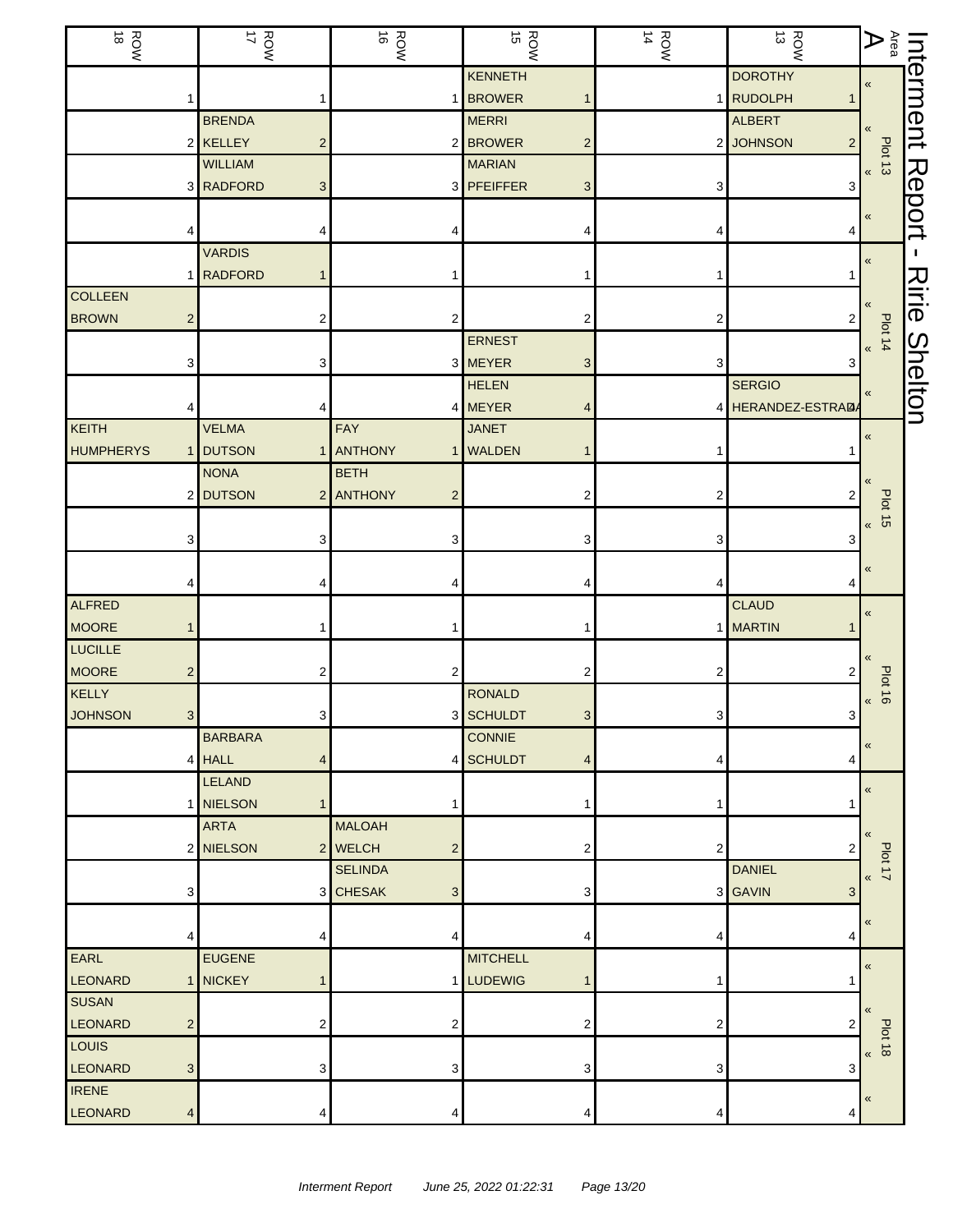| <b>ROW</b> |                         | Interment                                                                        |
|------------|-------------------------|----------------------------------------------------------------------------------|
|            | $\pmb{\kappa}$          |                                                                                  |
|            |                         |                                                                                  |
|            | $\pmb{\kappa}$          |                                                                                  |
|            |                         |                                                                                  |
|            | $\pmb{\kappa}$          |                                                                                  |
|            |                         | Report                                                                           |
|            | $\pmb{\kappa}$          |                                                                                  |
|            |                         |                                                                                  |
|            | $\pmb{\kappa}$          | H.                                                                               |
|            |                         |                                                                                  |
|            | $\pmb{\kappa}$          | スミー                                                                              |
|            |                         |                                                                                  |
|            | $\overline{\mathbf{K}}$ |                                                                                  |
|            |                         |                                                                                  |
|            | $\pmb{\kappa}$          | <b>Shelton</b>                                                                   |
|            |                         |                                                                                  |
|            | $\pmb{\kappa}$          |                                                                                  |
|            |                         |                                                                                  |
|            | $\pmb{\mathcal{R}}$     |                                                                                  |
|            |                         |                                                                                  |
|            | $\overline{\mathbf{K}}$ |                                                                                  |
|            |                         |                                                                                  |
|            | $\pmb{\mathfrak{C}}$    |                                                                                  |
|            |                         |                                                                                  |
|            | $\pmb{\kappa}$          |                                                                                  |
|            |                         | $\mathbf{A}^{\text{real}}$<br><b>Plot 19</b><br><b>Plot 20</b><br><b>Plot 21</b> |

Plot 22

«

«

«

«

«

«

«

«

«

Plot 23 «

Plot 24 «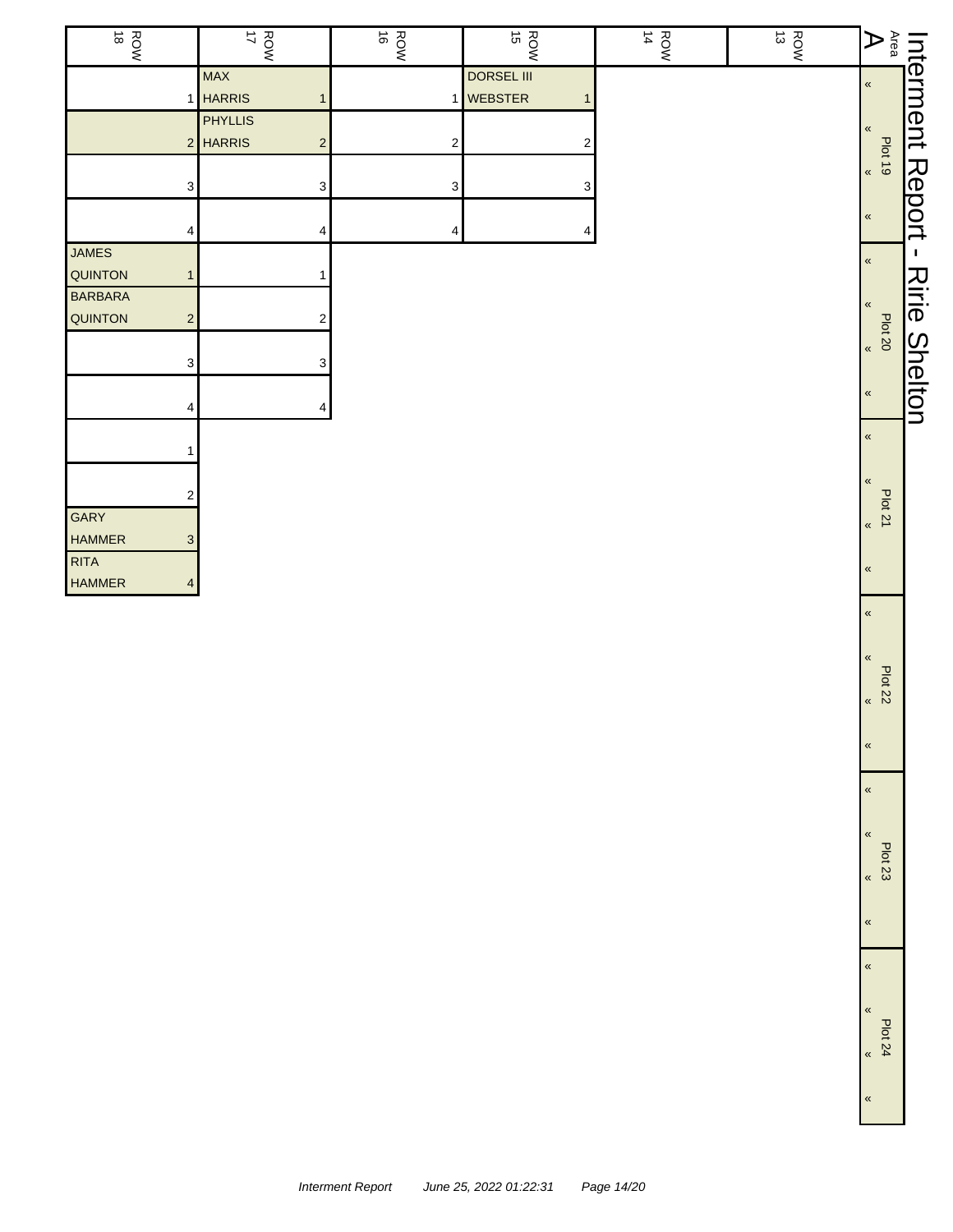|                       |                                                                      | Int <u>erment Report - Ririe Shelton</u>                           |                                                                                     |                                                                             |                                                                                      |                                         |
|-----------------------|----------------------------------------------------------------------|--------------------------------------------------------------------|-------------------------------------------------------------------------------------|-----------------------------------------------------------------------------|--------------------------------------------------------------------------------------|-----------------------------------------|
| $A^{\text{ren}}$      | $\langle \langle$<br>$\langle\!\langle$<br>Plat 25<br>$\pmb{\kappa}$ | $\pmb{\kappa}$<br>$\pmb{\kappa}$<br>Plot 26<br>,<br>$\pmb{\kappa}$ | $\pmb{\kappa}$<br>$\alpha$<br><b>Plot 27</b><br>$\langle \langle$<br>$\pmb{\kappa}$ | $\alpha$<br>$\pmb{\kappa}$<br><b>Plot 28</b><br>$\langle$<br>$\pmb{\kappa}$ | $\pmb{\kappa}$<br>$\pmb{\%}$<br>Plot 29<br>$\overline{\mathbf{K}}$<br>$\pmb{\kappa}$ | $\alpha$<br>$\pmb{\kappa}$<br>$500$ $*$ |
| $\vec{\omega}$<br>ROW |                                                                      |                                                                    |                                                                                     |                                                                             |                                                                                      |                                         |
| $\frac{1}{4}$<br>ROW  |                                                                      |                                                                    |                                                                                     |                                                                             |                                                                                      |                                         |
| $\vec{c}$<br>ROW      |                                                                      |                                                                    |                                                                                     |                                                                             |                                                                                      |                                         |
| $\vec{e}$<br>ROW      |                                                                      |                                                                    |                                                                                     |                                                                             |                                                                                      |                                         |
| ROW                   |                                                                      |                                                                    |                                                                                     |                                                                             |                                                                                      |                                         |
| $\vec{8}$<br>ROW      |                                                                      |                                                                    |                                                                                     |                                                                             |                                                                                      |                                         |
|                       |                                                                      |                                                                    |                                                                                     |                                                                             |                                                                                      |                                         |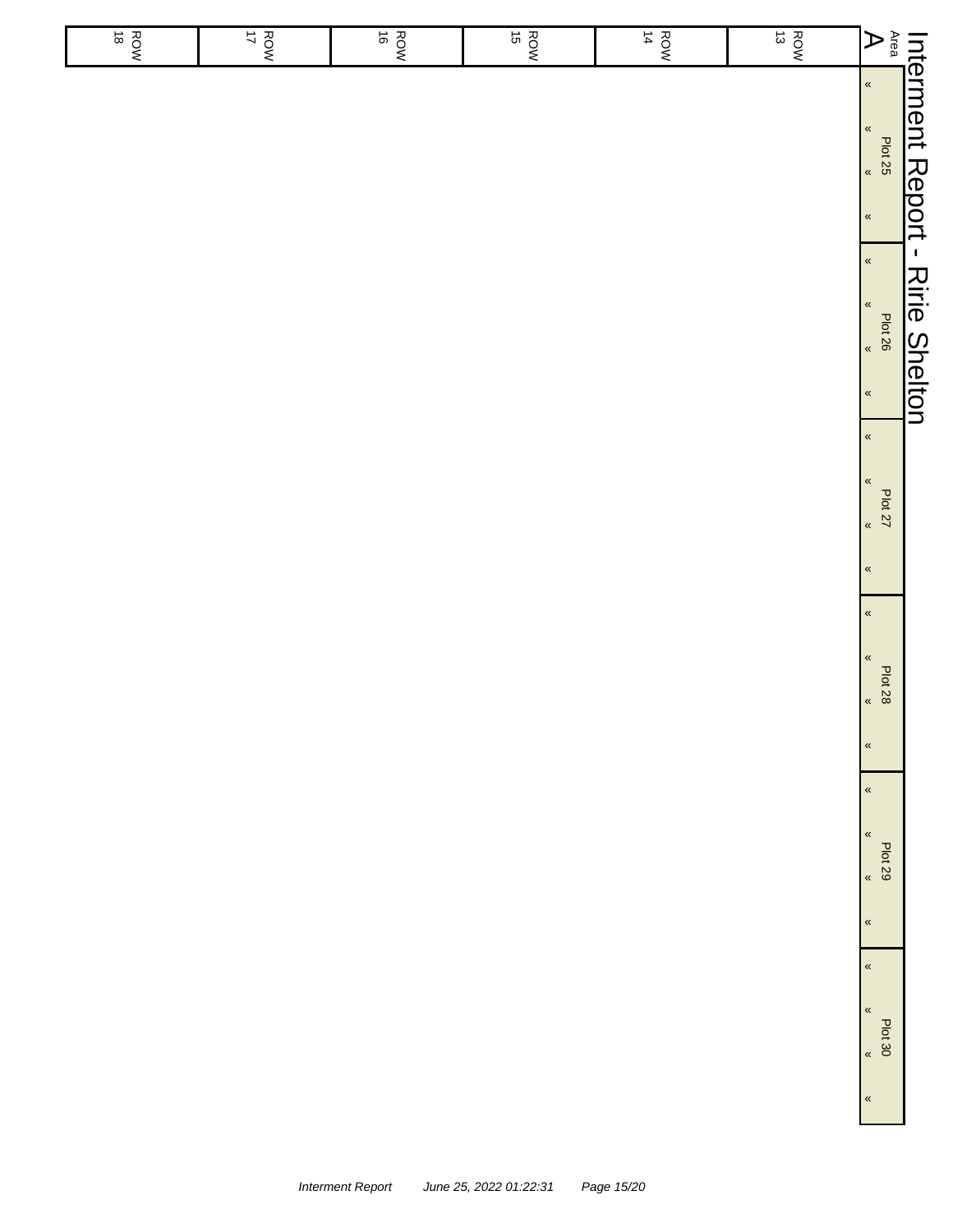| ROW<br>24 | ROW<br>23 | $\frac{ROW}{22}$ | ROW<br>21 | <b>ROW</b> | ROW<br>NOW                                         | $\begin{array}{c c c} \text{Inferment} & \text{if} & \text{if} & \text{if} & \text{if} & \text{if} & \text{if} & \text{if} & \text{if} & \text{if} & \text{if} & \text{if} & \text{if} & \text{if} & \text{if} & \text{if} & \text{if} & \text{if} & \text{if} & \text{if} & \text{if} & \text{if} & \text{if} & \text{if} & \text{if} & \text{if} & \text{if} & \text{if} & \text{if} & \text{if} & \text{if} & \text{if} & \text{if} & \text{if} & \text$ |                |
|-----------|-----------|------------------|-----------|------------|----------------------------------------------------|-------------------------------------------------------------------------------------------------------------------------------------------------------------------------------------------------------------------------------------------------------------------------------------------------------------------------------------------------------------------------------------------------------------------------------------------------------------|----------------|
|           |           |                  |           |            | <b>GAYLAN</b>                                      |                                                                                                                                                                                                                                                                                                                                                                                                                                                             |                |
|           |           |                  |           |            | <b>JOHNSON</b><br>$\mathbf 1$                      |                                                                                                                                                                                                                                                                                                                                                                                                                                                             |                |
|           |           |                  |           |            | <b>GLORIA</b>                                      |                                                                                                                                                                                                                                                                                                                                                                                                                                                             |                |
|           |           |                  |           |            | <b>JOHNSON</b><br>$\mathbf{2}$<br>ALAN             | Plot 1                                                                                                                                                                                                                                                                                                                                                                                                                                                      |                |
|           |           |                  |           |            | <b>JOHNSON</b><br>$\mathbf{3}$                     | $\,\alpha$                                                                                                                                                                                                                                                                                                                                                                                                                                                  |                |
|           |           |                  |           |            |                                                    |                                                                                                                                                                                                                                                                                                                                                                                                                                                             |                |
|           |           |                  |           |            | 4                                                  | $\pmb{\ll}$                                                                                                                                                                                                                                                                                                                                                                                                                                                 | Report         |
|           |           |                  |           |            | <b>GOLDEN</b>                                      | $\pmb{\%}$                                                                                                                                                                                                                                                                                                                                                                                                                                                  | $\mathbf{I}$   |
|           |           |                  |           |            | <b>GALLUP</b><br>1                                 |                                                                                                                                                                                                                                                                                                                                                                                                                                                             |                |
|           |           |                  |           |            | <b>ALTA</b>                                        | «                                                                                                                                                                                                                                                                                                                                                                                                                                                           | Ririe          |
|           |           |                  |           |            | <b>GALLUP</b><br>$\overline{2}$                    | Plot <sub>2</sub>                                                                                                                                                                                                                                                                                                                                                                                                                                           |                |
|           |           |                  |           |            |                                                    | $\,\,\ll$                                                                                                                                                                                                                                                                                                                                                                                                                                                   |                |
|           |           |                  |           |            | 3                                                  |                                                                                                                                                                                                                                                                                                                                                                                                                                                             |                |
|           |           |                  |           |            | 4                                                  | $\,\alpha$                                                                                                                                                                                                                                                                                                                                                                                                                                                  | <b>Shelton</b> |
|           |           |                  |           |            |                                                    | $\pmb{\kappa}$                                                                                                                                                                                                                                                                                                                                                                                                                                              |                |
|           |           |                  |           |            | 1<br><b>CLIFF</b>                                  |                                                                                                                                                                                                                                                                                                                                                                                                                                                             |                |
|           |           |                  |           |            | <b>HARRIS</b><br>$\overline{\mathbf{c}}$           | «                                                                                                                                                                                                                                                                                                                                                                                                                                                           |                |
|           |           |                  |           |            | LEVI                                               | Plot 3                                                                                                                                                                                                                                                                                                                                                                                                                                                      |                |
|           |           |                  |           |            | <b>HARRIS</b><br>$\mathbf{3}$                      | $\pmb{\ll}$                                                                                                                                                                                                                                                                                                                                                                                                                                                 |                |
|           |           |                  |           |            |                                                    | $\pmb{\ll}$                                                                                                                                                                                                                                                                                                                                                                                                                                                 |                |
|           |           |                  |           |            | 4                                                  |                                                                                                                                                                                                                                                                                                                                                                                                                                                             |                |
|           |           |                  |           |            | <b>HARRY</b>                                       | $\pmb{\%}$                                                                                                                                                                                                                                                                                                                                                                                                                                                  |                |
|           |           |                  |           |            | <b>WILLIAMS</b><br>$\mathbf 1$                     |                                                                                                                                                                                                                                                                                                                                                                                                                                                             |                |
|           |           |                  |           |            | <b>BERTHA</b>                                      | «                                                                                                                                                                                                                                                                                                                                                                                                                                                           |                |
|           |           |                  |           |            | <b>WILLIAMS</b><br>$\overline{\mathbf{c}}$         | Plot 4                                                                                                                                                                                                                                                                                                                                                                                                                                                      |                |
|           |           |                  |           |            | WESLEY<br>$\mathbf{a}$                             | $\pmb{\mathfrak{C}}$                                                                                                                                                                                                                                                                                                                                                                                                                                        |                |
|           |           |                  |           |            | <b>WILLIAMS</b>                                    |                                                                                                                                                                                                                                                                                                                                                                                                                                                             |                |
|           |           |                  |           |            | 4                                                  | «                                                                                                                                                                                                                                                                                                                                                                                                                                                           |                |
|           |           |                  |           |            | <b>ALBERT</b>                                      | $\pmb{\kappa}$                                                                                                                                                                                                                                                                                                                                                                                                                                              |                |
|           |           |                  |           |            | <b>TAGGART</b><br>1                                |                                                                                                                                                                                                                                                                                                                                                                                                                                                             |                |
|           |           |                  |           |            | <b>INEZ</b>                                        | $\ll$                                                                                                                                                                                                                                                                                                                                                                                                                                                       |                |
|           |           |                  |           |            | <b>TAGGART</b><br>$\overline{2}$                   | Plot 5                                                                                                                                                                                                                                                                                                                                                                                                                                                      |                |
|           |           |                  |           |            | <b>NEDRA</b>                                       | «                                                                                                                                                                                                                                                                                                                                                                                                                                                           |                |
|           |           |                  |           |            | <b>TAGGART</b><br>$\mathbf{3}$                     |                                                                                                                                                                                                                                                                                                                                                                                                                                                             |                |
|           |           |                  |           |            | <b>ROBERT</b>                                      | $\pmb{\ll}$                                                                                                                                                                                                                                                                                                                                                                                                                                                 |                |
|           |           |                  |           |            | <b>TAGGART</b><br>$\overline{4}$<br><b>CLIFTON</b> |                                                                                                                                                                                                                                                                                                                                                                                                                                                             |                |
|           |           |                  |           |            | <b>MORGAN</b><br>$\mathbf{1}$                      | $\pmb{\kappa}$                                                                                                                                                                                                                                                                                                                                                                                                                                              |                |
|           |           |                  |           |            | <b>RUTH</b>                                        |                                                                                                                                                                                                                                                                                                                                                                                                                                                             |                |
|           |           |                  |           |            | <b>MORGAN</b><br>$\overline{2}$                    | $\pmb{\langle} \pmb{\langle}$                                                                                                                                                                                                                                                                                                                                                                                                                               |                |
|           |           |                  |           |            | <b>TERRY</b>                                       | Plot 6<br>$\pmb{\mathcal{R}}$                                                                                                                                                                                                                                                                                                                                                                                                                               |                |
|           |           |                  |           |            | <b>WINTERS</b><br>$\mathbf{3}$                     |                                                                                                                                                                                                                                                                                                                                                                                                                                                             |                |
|           |           |                  |           |            |                                                    | $\pmb{\kappa}$                                                                                                                                                                                                                                                                                                                                                                                                                                              |                |
|           |           |                  |           |            | 4                                                  |                                                                                                                                                                                                                                                                                                                                                                                                                                                             |                |
|           |           |                  |           |            |                                                    |                                                                                                                                                                                                                                                                                                                                                                                                                                                             |                |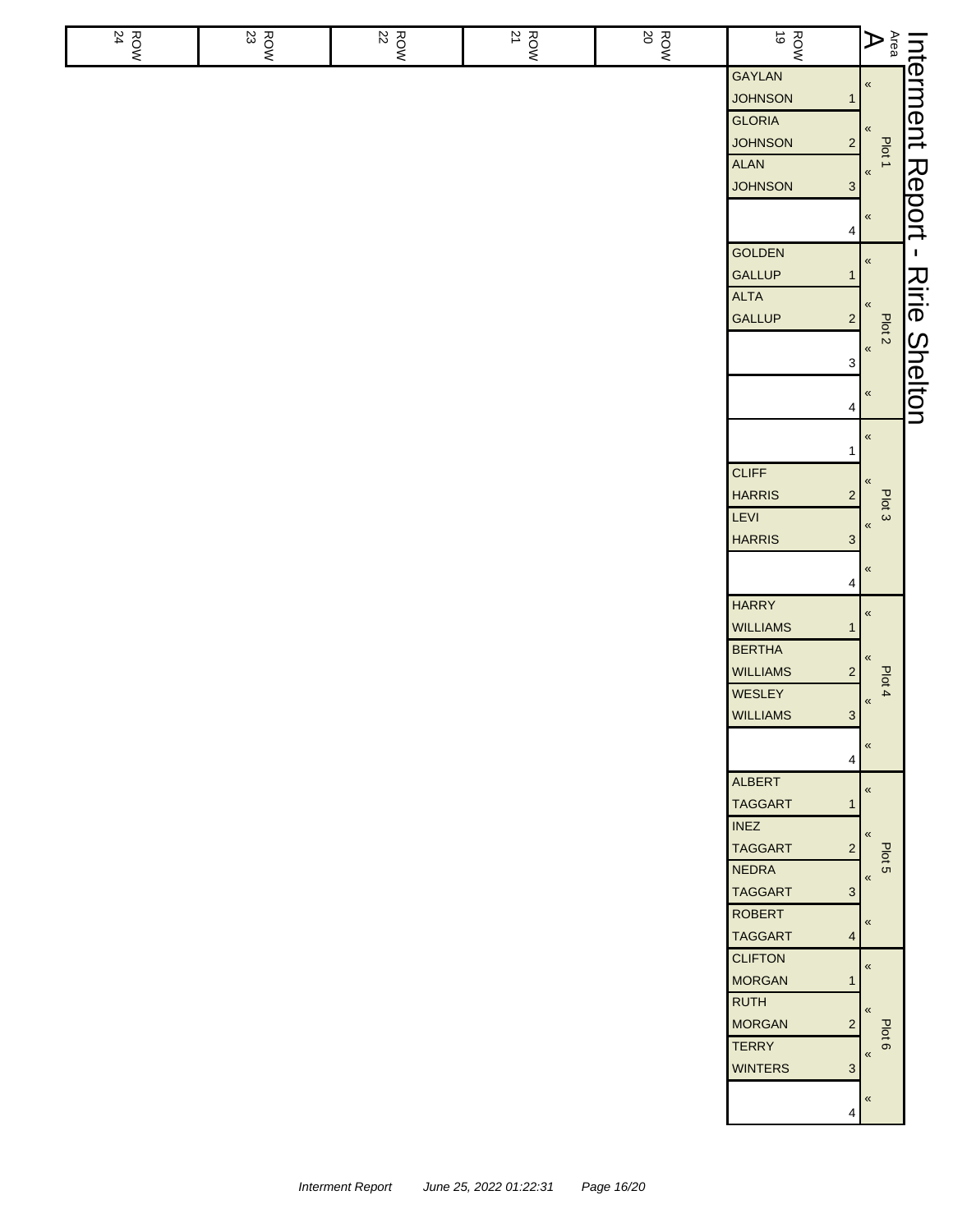| $\frac{ROW}{24}$ | $\frac{R}{2}$<br>23 | $\frac{R}{22}$ | $\frac{ROW}{21}$ | $\frac{ROW}{20}$ | ROW<br>19                                                                                                                                                                                                         | $\overline{\mathsf{A}}$                                                                                                                                                                       |                                                         |
|------------------|---------------------|----------------|------------------|------------------|-------------------------------------------------------------------------------------------------------------------------------------------------------------------------------------------------------------------|-----------------------------------------------------------------------------------------------------------------------------------------------------------------------------------------------|---------------------------------------------------------|
|                  |                     |                |                  |                  | 1<br>$\sqrt{2}$<br>WAYNE<br><b>MUNSON</b><br>$\mathbf{3}$<br><b>MARY</b><br><b>MUNSON</b><br>$\overline{4}$<br><b>STEPHEN</b><br><b>BYINGTON</b><br>$\mathbf{1}$<br>$\mathbf 2$<br>$\ensuremath{\mathsf{3}}$<br>4 | $\pmb{\mathfrak{C}}$<br>$\pmb{\kappa}$<br>Plot 7<br>$\pmb{\kappa}$<br>$\pmb{\kappa}$<br>$\pmb{\kappa}$<br>$\pmb{\mathfrak{C}}$<br>Plot <sup>8</sup><br>$\pmb{\alpha}$<br>$\pmb{\mathfrak{C}}$ | Interment Report<br>$\mathbf I$<br><b>Ririe Shelton</b> |
|                  |                     |                |                  |                  | $\mathbf{1}$<br>KAREN<br><b>ELLIS</b><br>$\sqrt{2}$<br>$\ensuremath{\mathsf{3}}$<br>4<br>$\mathbf{1}$<br>$\sqrt{2}$<br>$\mathbf 3$<br>4                                                                           | $\pmb{\kappa}$<br>$\pmb{\langle} \pmb{\langle}$<br>Plot 9<br>$\pmb{\kappa}$<br>$\pmb{\mathfrak{C}}$<br>$\pmb{\mathfrak{C}}$<br>«<br>64.10 <sup>8</sup><br>$\pmb{\mathfrak{C}}$                |                                                         |
|                  |                     |                |                  |                  | 1<br>$\sqrt{2}$<br><b>CRAIG</b><br><b>BURTENSHAW</b><br>$\mathbf{3}$<br>4<br><b>JACK</b><br><b>MEINE</b><br>$\mathbf{1}$                                                                                          | $\pmb{\ll}$<br>«<br>Plot 11<br>$\pmb{\kappa}$<br>$\pmb{\kappa}$<br>$\pmb{\kappa}$                                                                                                             |                                                         |
|                  |                     |                |                  |                  | <b>BILLIE</b><br><b>MEINE</b><br>$\overline{c}$<br>$\mathsf 3$<br>$\overline{4}$                                                                                                                                  | $\pmb{\langle} \pmb{\langle}$<br><b>Plot 12</b><br>$\langle\!\langle$<br>$\pmb{\mathfrak{C}}$                                                                                                 |                                                         |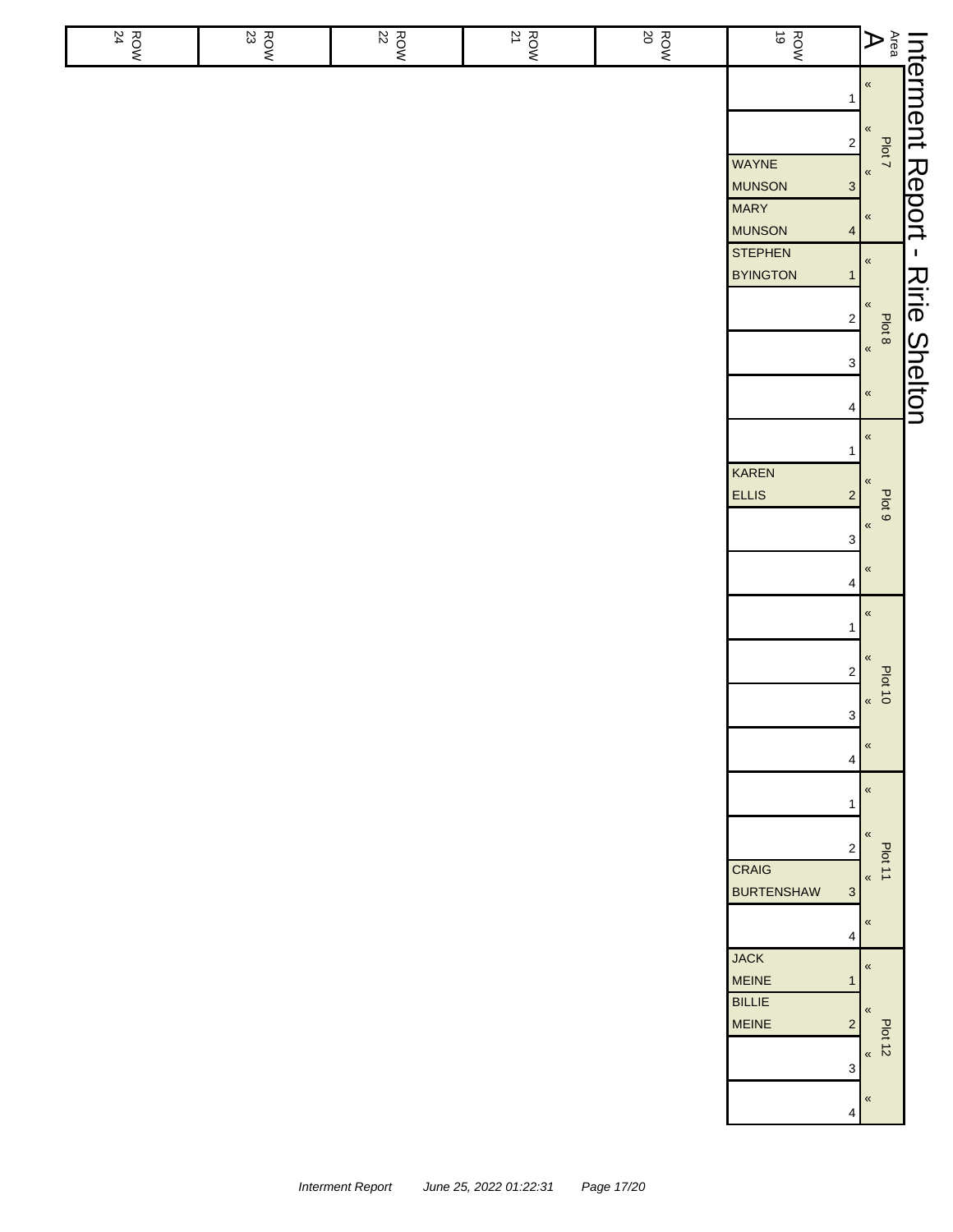| ROW<br>24 | $\frac{\text{Row}}{\text{23}}$ | $\frac{ROW}{22}$ | $\frac{ROW}{21}$ | <b>ROW</b><br>20 | <b>ROW</b>                                   |                                                                                                                                                               |                      |
|-----------|--------------------------------|------------------|------------------|------------------|----------------------------------------------|---------------------------------------------------------------------------------------------------------------------------------------------------------------|----------------------|
|           |                                |                  |                  |                  | NEWELL<br><b>CHRISTENSEN</b><br>$\mathbf{1}$ | $\left\  \begin{matrix} \mathsf{Interment}\ \mathsf{Ren} \ \mathsf{Ren} \ \mathsf{Gen} \ \mathsf{Gen} \ \mathsf{Gen} \end{matrix} \right\ _{\mathsf{H}^{13}}$ |                      |
|           |                                |                  |                  |                  | $2\vert$                                     |                                                                                                                                                               |                      |
|           |                                |                  |                  |                  | $\ensuremath{\mathsf{3}}$                    |                                                                                                                                                               |                      |
|           |                                |                  |                  |                  | 4                                            |                                                                                                                                                               |                      |
|           |                                |                  |                  |                  | $\mathbf{1}$<br>KELLI                        | $\pmb{\kappa}$                                                                                                                                                |                      |
|           |                                |                  |                  |                  | LARSEN<br>$\left  \frac{2}{3} \right $       | $\pmb{\kappa}$<br>Plot 14<br>$\frac{4}{1}$                                                                                                                    | <b>Ririe Shelton</b> |
|           |                                |                  |                  |                  | $\ensuremath{\mathsf{3}}$                    |                                                                                                                                                               |                      |
|           |                                |                  |                  |                  | 4                                            | $\pmb{\kappa}$                                                                                                                                                |                      |
|           |                                |                  |                  |                  | $\mathbf{1}$                                 | $\pmb{\mathcal{R}}$                                                                                                                                           |                      |
|           |                                |                  |                  |                  | $\overline{\mathbf{c}}$<br><b>NORMAN</b>     | $\pmb{\mathcal{R}}$<br>$\frac{1}{2}$<br>st told                                                                                                               |                      |
|           |                                |                  |                  |                  | <b>THOMPSON</b><br>3                         |                                                                                                                                                               |                      |
|           |                                |                  |                  |                  | 4                                            | $\pmb{\kappa}$<br>$\pmb{\mathcal{R}}$                                                                                                                         |                      |
|           |                                |                  |                  |                  | 1                                            | $\pmb{\%}$                                                                                                                                                    |                      |
|           |                                |                  |                  |                  | $\mathbf 2$                                  | <b>Plot 16</b><br>$\pmb{\mathcal{R}}$                                                                                                                         |                      |
|           |                                |                  |                  |                  | $\ensuremath{\mathsf{3}}$                    | $\pmb{\mathcal{R}}$                                                                                                                                           |                      |
|           |                                |                  |                  |                  | 4                                            | $\pmb{\mathcal{R}}$                                                                                                                                           |                      |
|           |                                |                  |                  |                  | 1                                            | $\pmb{\mathcal{R}}$                                                                                                                                           |                      |
|           |                                |                  |                  |                  | 2                                            | Plot 17<br>«                                                                                                                                                  |                      |
|           |                                |                  |                  |                  | 3                                            | $\pmb{\%}$                                                                                                                                                    |                      |
|           |                                |                  |                  |                  | 4                                            | «                                                                                                                                                             |                      |
|           |                                |                  |                  |                  | 1<br>$\overline{\mathbf{c}}$                 | $\pmb{\kappa}$                                                                                                                                                |                      |
|           |                                |                  |                  |                  | 3                                            | $\frac{1}{8}$<br>8 k 10 ld                                                                                                                                    |                      |
|           |                                |                  |                  |                  | 4                                            | $\boldsymbol{\kappa}$                                                                                                                                         |                      |
|           |                                |                  |                  |                  |                                              |                                                                                                                                                               |                      |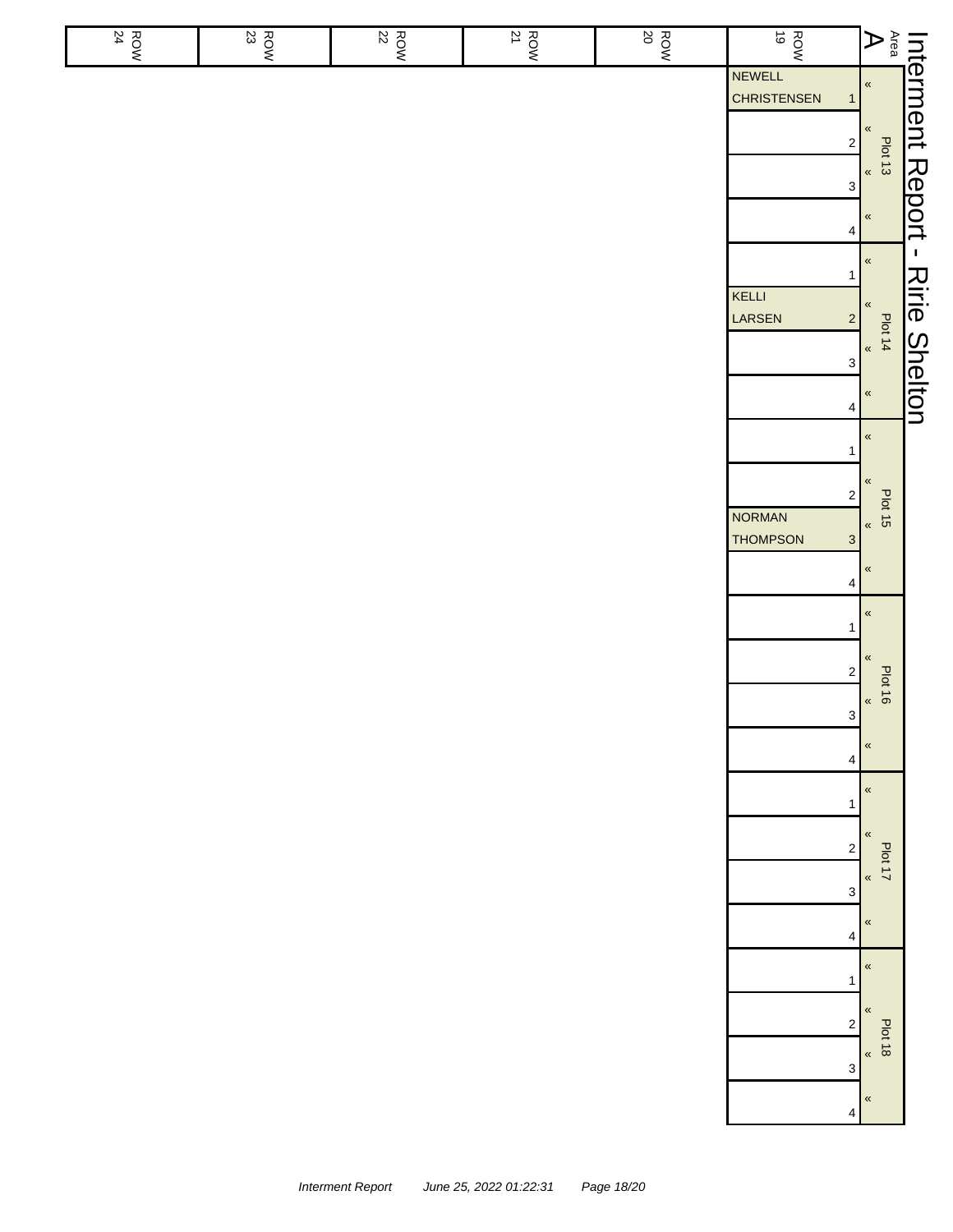| ROW<br>24 | $\begin{array}{c}\n\hline\n\text{Row} \\ 23\n\end{array}$ | $\begin{array}{c}\n\hline\n\text{Row} \\ 22\n\end{array}$ | $\frac{ROW}{21}$ | $\begin{array}{c}\n\hline\n\text{ROW} \\ \hline\n20\n\end{array}$ | ROW<br>NOW                                                                                                                                                  |                                                                                                                                                                                                                                  |                      |
|-----------|-----------------------------------------------------------|-----------------------------------------------------------|------------------|-------------------------------------------------------------------|-------------------------------------------------------------------------------------------------------------------------------------------------------------|----------------------------------------------------------------------------------------------------------------------------------------------------------------------------------------------------------------------------------|----------------------|
|           |                                                           |                                                           |                  |                                                                   | TYREE<br>GLENN<br>$\mathbf{1}$<br>ALICE<br>GLENN<br>$\overline{c}$<br>$\mathbf{3}$                                                                          | Interment Report -<br>Ass Pletts - All - All - All - All - All - All - All - All - All - All - All - All - All - All - All - All - All - All - All - All - All - All - All - All - All - All - All - All - All - All - All - All |                      |
|           |                                                           |                                                           |                  |                                                                   | $\overline{4}$<br>1<br>$\overline{\mathbf{c}}$<br>3 <sup>1</sup><br>$\overline{\mathbf{4}}$                                                                 | $\pmb{\kappa}$<br>$\,\,\ll$<br>Plot 20<br>$\,\,\ll$                                                                                                                                                                              | <b>Ririe Shelton</b> |
|           |                                                           |                                                           |                  |                                                                   | <b>DORMOND</b><br><b>HANSON</b><br>$\mathbf{1}$<br><b>VERLA</b><br><b>HANSON</b><br>$\mathbf 2$<br>LLOYD<br>ROSS<br>$\mathbf{3}$<br>$\overline{\mathbf{4}}$ | $\pmb{\ll}$<br>«<br><b>Plot 21</b><br>$\pmb{\kappa}$<br>$\,\alpha$                                                                                                                                                               |                      |
|           |                                                           |                                                           |                  |                                                                   | 1<br>$\overline{\mathbf{c}}$<br>3<br>4                                                                                                                      | $\,\alpha$<br>«<br>Plot 22<br>$\,\,$ $\,\,$<br>$\,\alpha$                                                                                                                                                                        |                      |
|           |                                                           |                                                           |                  |                                                                   |                                                                                                                                                             | $\pmb{\kappa}$<br>$\pmb{\ll}$<br><b>Plot 23</b><br>$\pmb{\kappa}$<br>$\pmb{\kappa}$                                                                                                                                              |                      |
|           |                                                           |                                                           |                  |                                                                   |                                                                                                                                                             | $\pmb{\kappa}$<br>$\pmb{\kappa}$<br><b>Plot 24</b><br>$\pmb{\kappa}$<br>$\,\,\ll$                                                                                                                                                |                      |